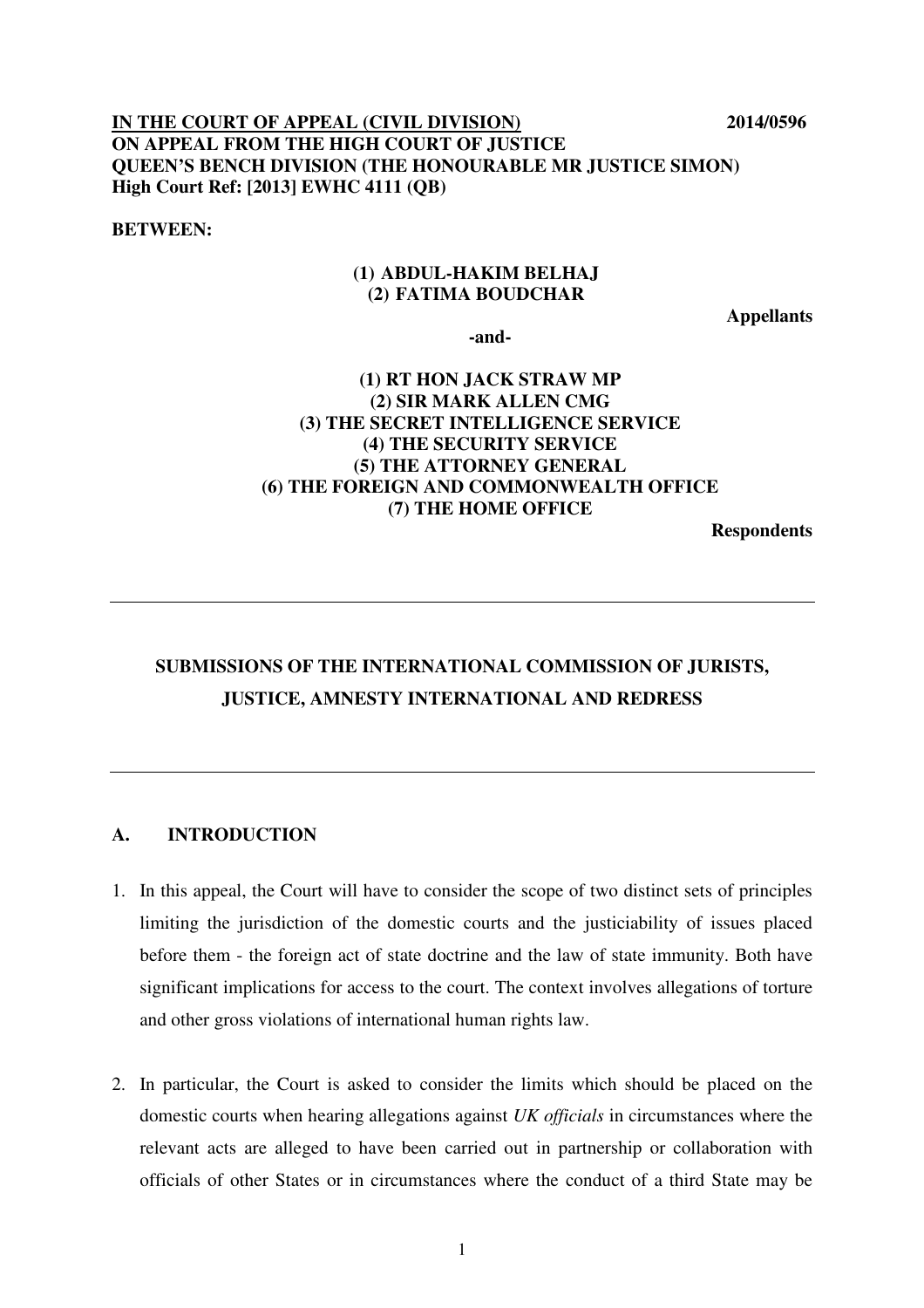materially relevant to the determination of the claim. The International Commission of Jurists ('the ICJ'), JUSTICE, Amnesty International and REDRESS (together, 'the Interveners') are grateful for the Court's permission to intervene in these proceedings by way of written submissions (Order dated 16 June 2014).

- 3. Save insofar as the claims rely on allegations of negligence, the foreign act of state doctrine was determined to operate as a bar to these claims. In summary, the Interveners submit that:
	- a. Simon J's approach is inconsistent with previous domestic law on the scope of the foreign act of state doctrine and the requirements of the Human Rights Act 1998;
	- b. Simon J's approach is further inconsistent with comparative law on the scope of the foreign act of state doctrine;
	- c. The foreign act of state doctrine does not derive from any accepted international law standard or norm. On the contrary, the expansion of the doctrine so as to create, in effect, an immunity for UK officials whenever they act in tandem with officials from other States is inconsistent with the UK's obligations under accepted domestic and international law standards on the right of access to a court, the right to an effective remedy and specific rights accorded to torture victims to secure redress – remedy and reparation - pursuant to the European Convention on Human Rights, the UN Convention against Torture and the International Covenant on Civil and Political Rights. The construction of domestic bars to jurisdiction based on comity – beyond the requirements of state immunity – serves to undermine not only the domestic law commitment to remedies for common law wrongs, but also fatally weaken the global commitments made by states to ensure access to an effective remedy and reparation for gross violations of human rights.
	- d. In circumstances where the foundation or scope of a domestic law doctrine which limits access to a court are uncertain, a narrow interpretation is required; the comparative and international law framework also points in this direction.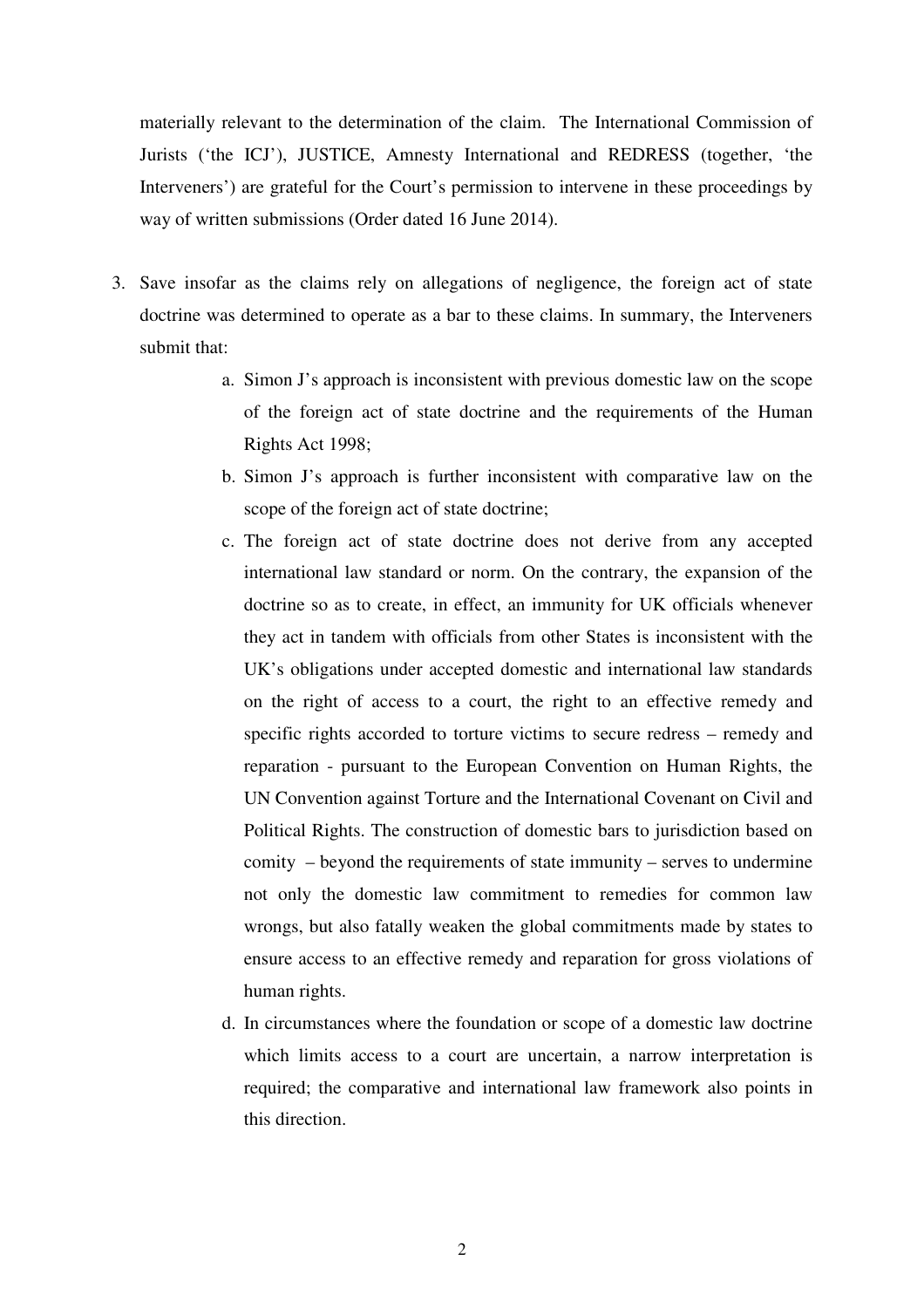- 4. So far as the Government's cross-appeal is concerned, while the principle of state immunity **is** a principle of international law, it does not justify – let alone require – an over-broad concept of "*indirect impleading*" which shields the actions of UK officials from the jurisdiction of the Court. This approach would, again, be inconsistent with domestic law and the international obligations of the United Kingdom.
- 5. The practical implication of a broad interpretation of the foreign act of state doctrine would be to undermine the international law framework which governs both the right to access to a court and to an effective remedy. The application of the state immunity rule to facts such as these would confer an immunity considerably wider than that required by international law. An order striking out the claim on either basis, would set a precedent unparalleled in other jurisdictions.

### **B. THE FOREIGN ACT OF STATE DOCTRINE**

- 6. In his judgment, Simon J noted his "*residual concern that… what appears to be a potentially well-founded claim that the UK authorities were directly implicated in the extra-ordinary rendition of the Claimants, will not be determined in any domestic court; and that Parliamentary oversight and criminal investigations are not adequate substitutes for access to, and a decision by, the Court*".<sup>1</sup>
- 7. This disquiet is well founded. The Interveners submit that the broad interpretation of act of state is inconsistent with earlier domestic authority, out of step with comparative jurisprudence and incompatible with the UK's broader obligations under international law.

### *(a)"Foreign act of state" distinguished from State immunity*

8. At its core, the principle underlying the foreign act of state doctrine is that English courts should not pass judgment upon the acts of the government of another state done *within its own territory*: see *Lucasfilm v Ainsworth* [2012] 1 AC 208 at [81] *et seq* per Lords Walker and Collins. In *Yukos Capital v OJSC Rosneft<sup>2</sup>*, the Court of Appeal stated that *"the doctrine is confined to acts of state within the territory of the sovereign but in* 

<sup>1</sup> *Belhaj & Anor v Straw & Ors* [2013] EWHC 4111 (QB) (20 December 2013), at [151]

 $2$  [2012] 2 CLC 549 at [66]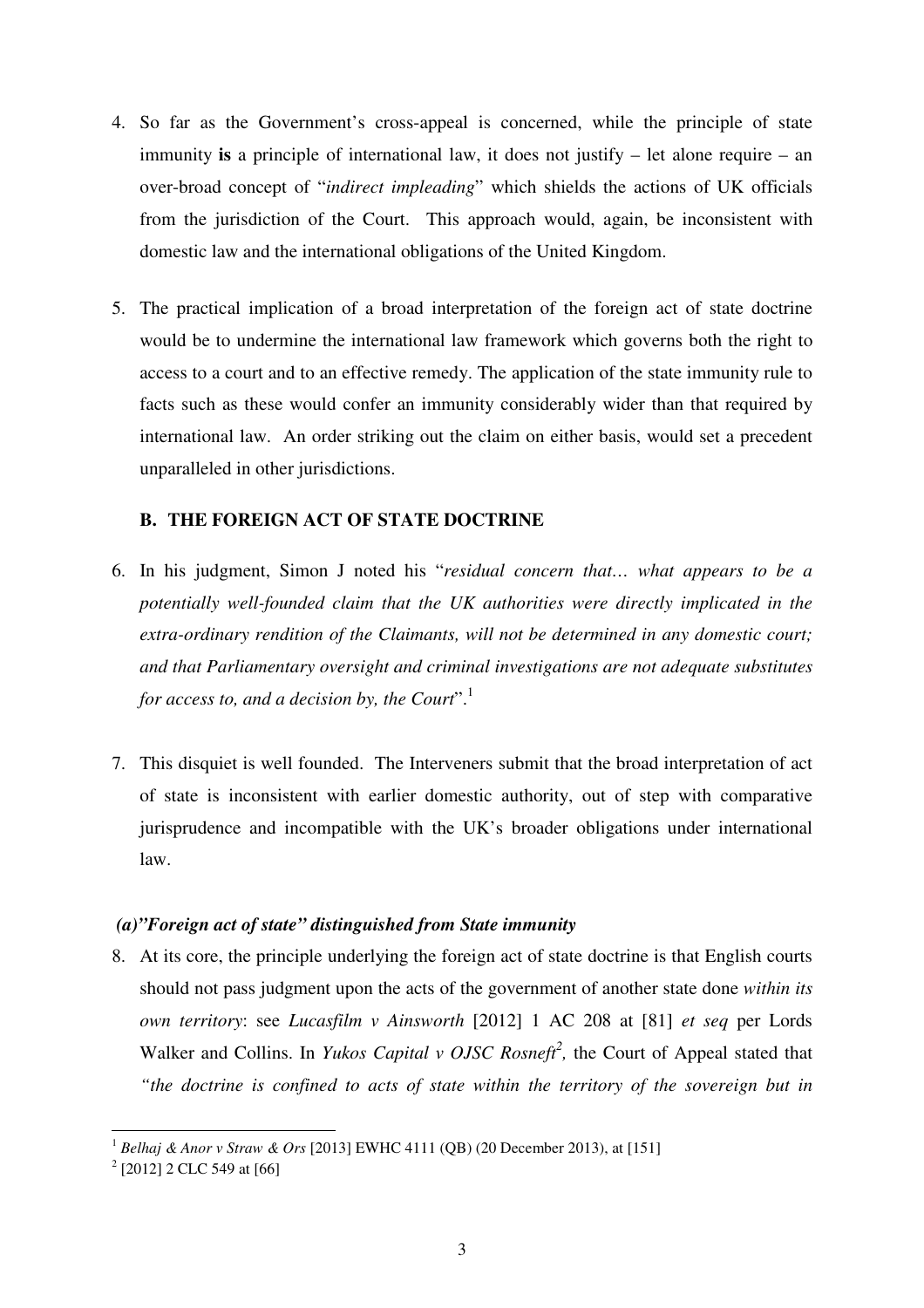special and perhaps exceptional circumstances such as in the Buttes Gas<sup>3</sup> case itself, may *even go beyond territorial boundaries."<sup>4</sup>*

- 9. In *Yukos*, Rix LJ noted the similarity between the act of state doctrine and immunity ratione materiae.<sup>5</sup> However, it is plain that the two doctrines are distinct. As noted by Fox and Webb, the foreign act of state doctrine permits exceptions where the impugned act is contrary to public policy, whereas, by contrast, State immunity *"aims at a value-free assessment, an objective ascertainment as to which of the two States is the appropriate*  one to exercise jurisdiction". <sup>6</sup> Thus, in the *Germany v Italy* case, the ICJ rejected the argument that State immunity permitted exceptions in relation to gross violations of human rights, whereas the Court of Appeal in *Yukos* noted that the act of state doctrine will not apply to "*a breach of international law which is a matter of deep concern to the worldwide community*".<sup>7</sup>
- 10. Thus, even in cases falling within its narrow boundaries, the act of state doctrine clearly permits exceptions where fundamental human rights are in play: see *R (Abassi) v Secretary of State for Foreign and Commonwealth Affairs* [2002] EWCA Civ 1598.
- 11. *Noor Khan v Secretary of State for Foreign and Commonwealth Affairs*<sup>8</sup> represented a departure from this line of case law in that the act of State doctrine was applied in relation to acts of state that occurred outside the territory of the United States. However, the Court of Appeal's decision may be distinguished on the basis that the asserted unlawfulness in *Noor Khan* (of drone strikes) was contested, and the question whether international law provided the defence of combatant immunity in the circumstances of the case was to some extent a controversial question. This appears to be the basis on which the Court distinguished the Supreme Court's decision in *Rahmatullah v Secretary of State for Defence.*<sup>9</sup> Lord Dyson MR held that, in the latter case:

<sup>3</sup> *Buttes Gas and Oil Co v Hammer (No 3) [1982] AC 888; [1981] 3 WLR 787*

 $<sup>4</sup>$  As above, at fn 2, at [66].</sup>

 $<sup>5</sup>$  As above.</sup>

 $^6$  H. Fox QC & P. Webb, *The Law of State Immunity* (3<sup>rd</sup> ed.) at p. 71.

 $^7$  As above, at fn 2, at [69].

<sup>8</sup> [2014] EWCA Civ 24

<sup>&</sup>lt;sup>9</sup> [2012] UKSC 48, [2013] 1 AC 614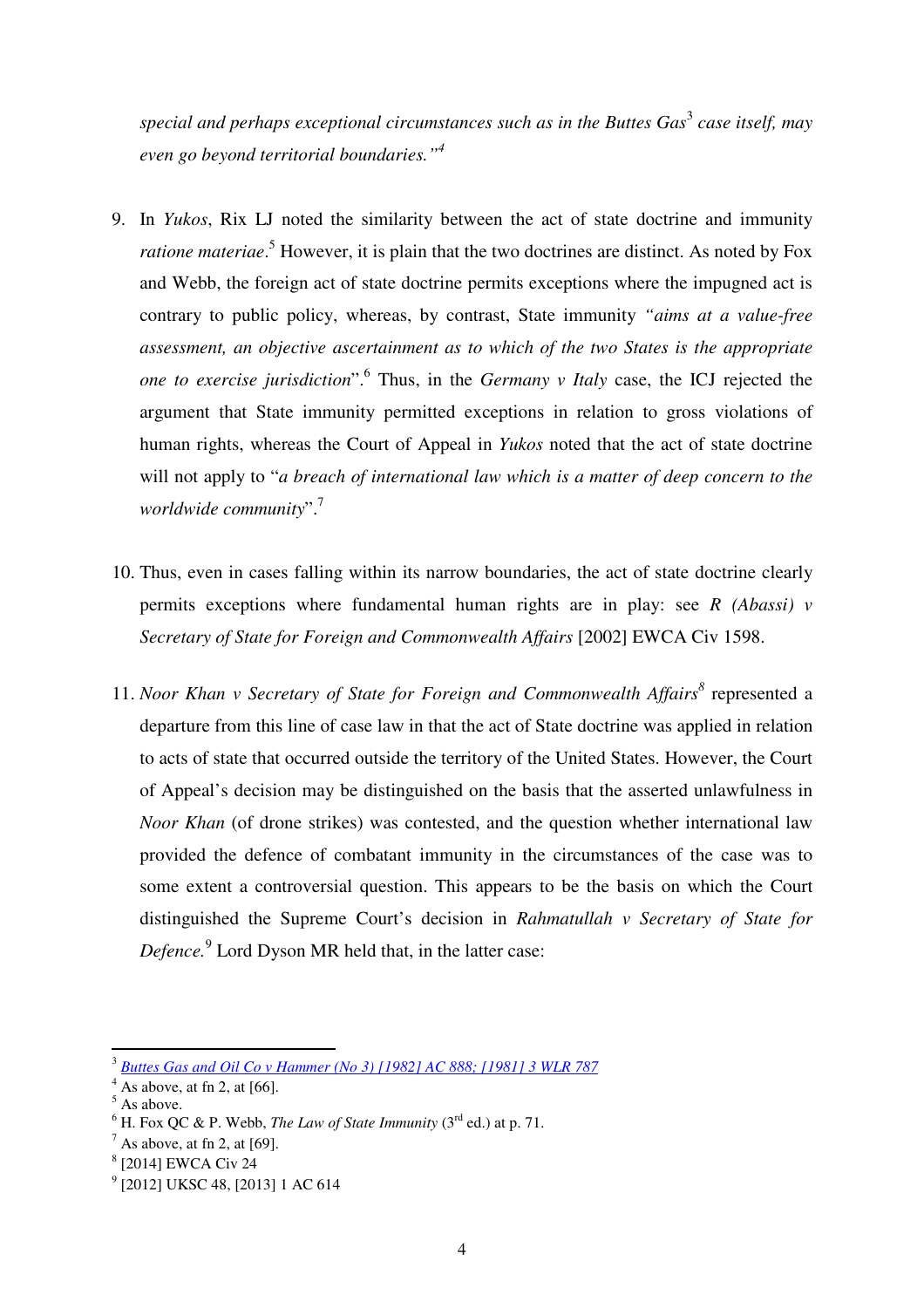*There was clear prima facie evidence that the applicant was being unlawfully detained. But that conclusion depended on the effect of the Geneva Conventions, not on an examination of the legal basis on which the US might claim to justify the detention: see para 53. The court applied well-established principles to an unusual situation.*<sup>10</sup>

12. The situation in the present case is analogous to *Rahmatullah* in that there is little doubt that the acts complained of here, if they occurred, were unlawful as a matter of both domestic and international law.

#### *(b) Comparative jurisprudence and commentary*

- 13. The narrow scope of the foreign act of state doctrine, and the exceptions to it, are reflected in comparative jurisprudence. For instance, in *Doe I v Unocal Corp,* the United States Court of Appeals for the Ninth Circuit considered claims for damages against a private corporation and the Myanmar military for human rights violations allegedly perpetrated during the construction of an oil pipeline.<sup>11</sup> The Court held that, in view of the high degree of international consensus about the illegality of the alleged acts, the foreign act of state doctrine did not bar the claim against Unocal, even though the Myanmar military was protected by sovereign immunity.<sup>12</sup>
- 14. The approach adopted in a number of US authorities is to find that an act which constitutes breach of a fundamental human right cannot constitute an act of state. For instance, in *Sarei v Rio Tinto PLC*, <sup>13</sup> the US Court of Appeals held that alleged racial discrimination did not constitute an official act because international law does not recognise an act that violates *jus cogens* principles as a sovereign act.

 $10$  As above, at [43].

 $11$  395 F. 3d 932 (9<sup>th</sup> Cir. 2002).

<sup>&</sup>lt;sup>12</sup> It should be noted that in February 2003, the Ninth Circuit Court vacated the panel decision and agreed to rehear the appeal before an eleven-judge *en banc* panel, but the case was subsequently settled. However, the 2002 judgment continues to be cited in academic commentary such as Alterton "*The Act of State Doctrine: questions of validity and abstention from Underhill to Habib*" in MelbJIL, (2012) Vol 12(1). at p 9, as well as other cases such as *Habib v The Commonwealth*, [2010] FCAFC 12 at [95].

<sup>13</sup> 456 F 3d 1069 (9th Cir, 2006).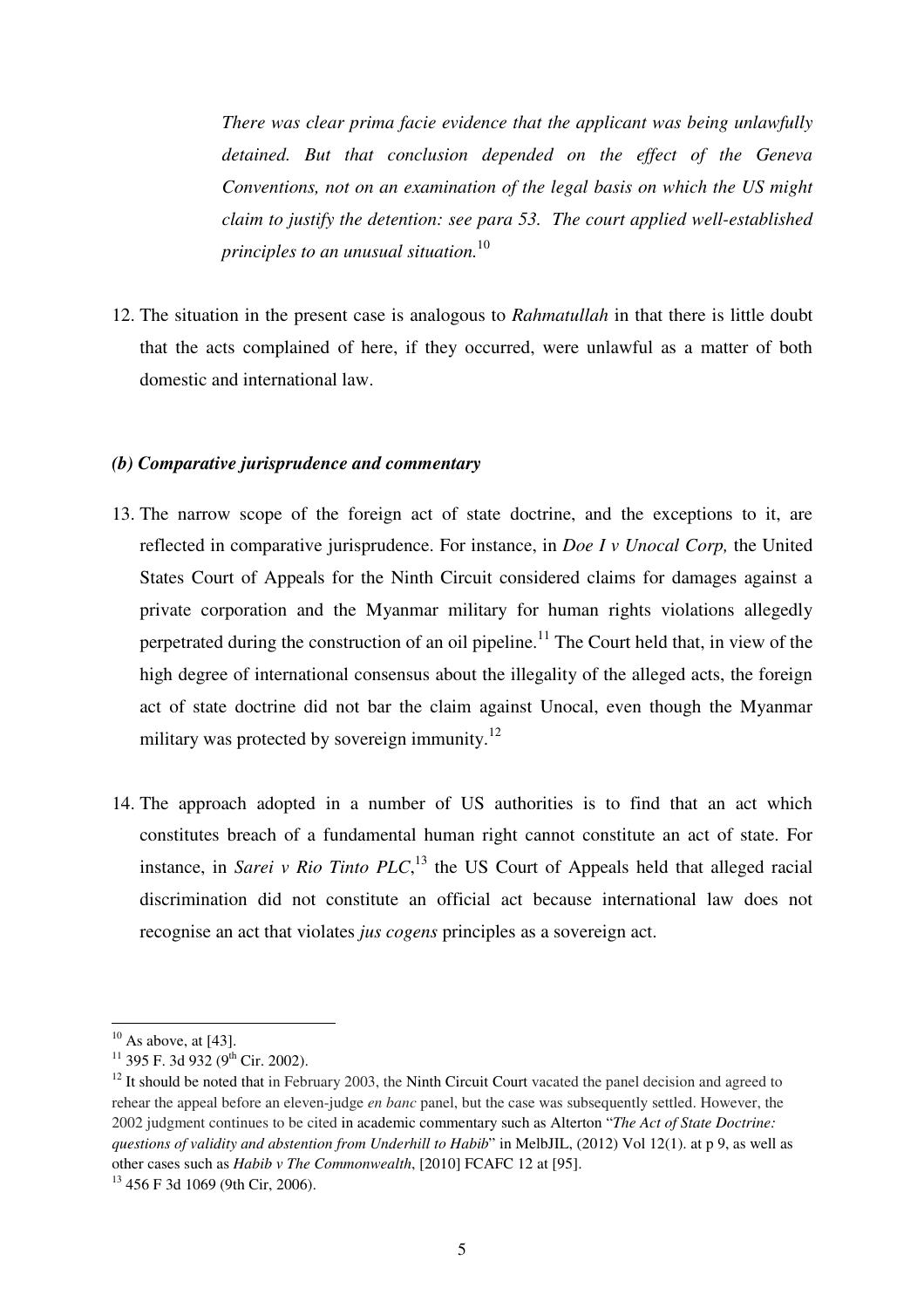15. In *Habib v Commonwealth of Australia*, the Federal Court of Australia rejected the argument that the act of state doctrine prevented it from considering claims against the Commonwealth for complicity in gross violations of international human rights law, including torture. Giving the leading judgment, Jagot J set out the US and UK authorities and concluded that "*The weight of authority discussed above does not support the protection of such conduct from judicial scrutiny other than in the face of a valid claim of sovereign immunity*".<sup>14</sup> Black CJ said that:

> *when the common law, in its development, confronts a choice properly open to it, the path chosen should not be in disconformity with moral choices made on behalf of the people by the Parliament reflecting and seeking to enforce universally accepted aspirations about the behaviour of people one to another<sup>15</sup>*

- 16. Black CJ further noted the "*consensus of the international community that torture can never be justified by official acts or policy...".*<sup>16</sup> On the other hand, Perram J ultimately reached the same conclusion by focusing on the *source* of the doctrine rather than its *scope* <sup>17</sup>, holding that *"no doubt comity between the nations is a fine and proper thing but it provides no basis whatsoever for this Court declining to exercise the jurisdiction conferred on it by Parliament".*<sup>18</sup>
- 17. As noted by Perram J, it is plain that the foreign act of state doctrine is not required by international law. Thus, even in *Banco Nacional de Cuba v Sabbatino,* the US Supreme Court held:

*That international law does not require application of the doctrine is evidenced by the practice of nations. Most of the countries rendering decisions on the subject fail to follow the rule rigidly. No international arbitral or judicial decision suggests that international law prescribes recognition of sovereign acts of governments, and apparently no claim has ever been raised* 

<sup>14</sup> [2010] FCAFC para [112]

<sup>15</sup> *Ibid.*, para [7].

<sup>16</sup> *Ibid.*, para [9].

<sup>17</sup> See Batros and Webb, "*Accountability for Torture Abroad and the Limits of the Act of State Doctrine*" in *J Int Criminal Justice* (2010) 8(4): 1153 at p 1161

<sup>18</sup> *Habib*, as above, at fn 10, para 37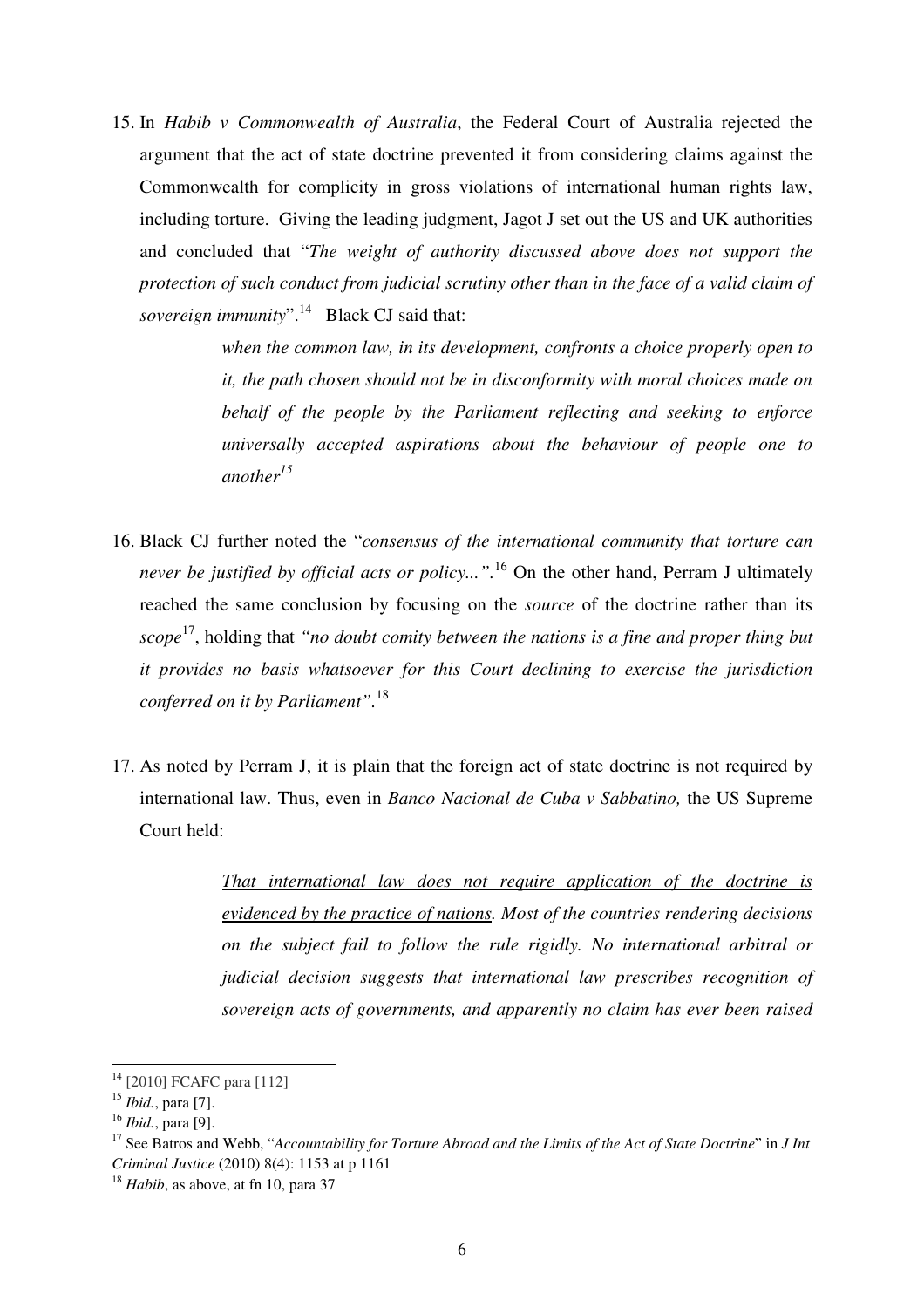*before an international tribunal that failure to apply the act of state doctrine constitutes a breach of international obligation.*<sup>19</sup>

- 18. The US Supreme Court went on to hold that "*if international law does not prescribe use of the doctrine, neither does it forbid application of the rule even if it is claimed that the act of state in question violated international law."* The context of that case was far removed from the current context, given it was concerned with confiscation of property. In any event, it is clear that US jurisprudence has been developed in later cases, such as *Unocal* and *Sarei*, set out above at paragraphs12 - 13.
- 19. The act of state doctrine's predominantly American domestic character is affirmed by Weil:

*Ainsi, loin d'être imposée par le droit international, l'attitude de retenue à l'égard du contrôle des actes étrangers, qui est l'essence de la doctrine de l'Act of State, est inspirée par le souci d'assurer « the primacy of the Executive in the conduct of foreign relations » et constitue le reflet de la distribution des fonctions entre les branches judiciaire et politique à l'intérieur du système américain.<sup>20</sup>*

20. Similarly, Carreau and Marrella, in *Droit International* (2012), comment:

*[…] la politique de retenue que les tribunaux américains ont longtemps pratiquée au nom de la théorie de l' « Act of State » est étrangère au droit international et n'est nullement dictée par lui. Elle relève de considérations tenant à une certaine conception de l'ordonnancement constitutionnel interne, en l'espèce au désir de respecter une stricte séparation des pouvoirs entre le « judiciaire » et « l'exécutif »*. 21

 $19$  376 US 398 (1964) (emphasis added).

<sup>20</sup> Weil P, "*Le contrôle par les tribunaux nationaux de la licéité des actes des gouvernements étrangers*" in *Annuaire Français de Droit International*, volume 23, 1977, pp 9 – 52, p 30. Our translation: "*Thus, far from being imposed by international law, the restrained approach to the oversight of foreign actions, which is the essence of the Act of State doctrine, stems rather from the concern to ensure 'the primacy of the Executive in the conduct of foreign relations' and reflects the respective functions of the judicial and political branches inside the American system.*"

<sup>21</sup> Carreau D and Marrella F, *Droit International* (11ème éd.) 2012, p.701. Our translation: "[…] *the policy of restraint, which has long been adopted by American courts under the 'Act of State' theory, is unknown in international law and is in no way directed by it. This policy is based on concerns that reflect a certain*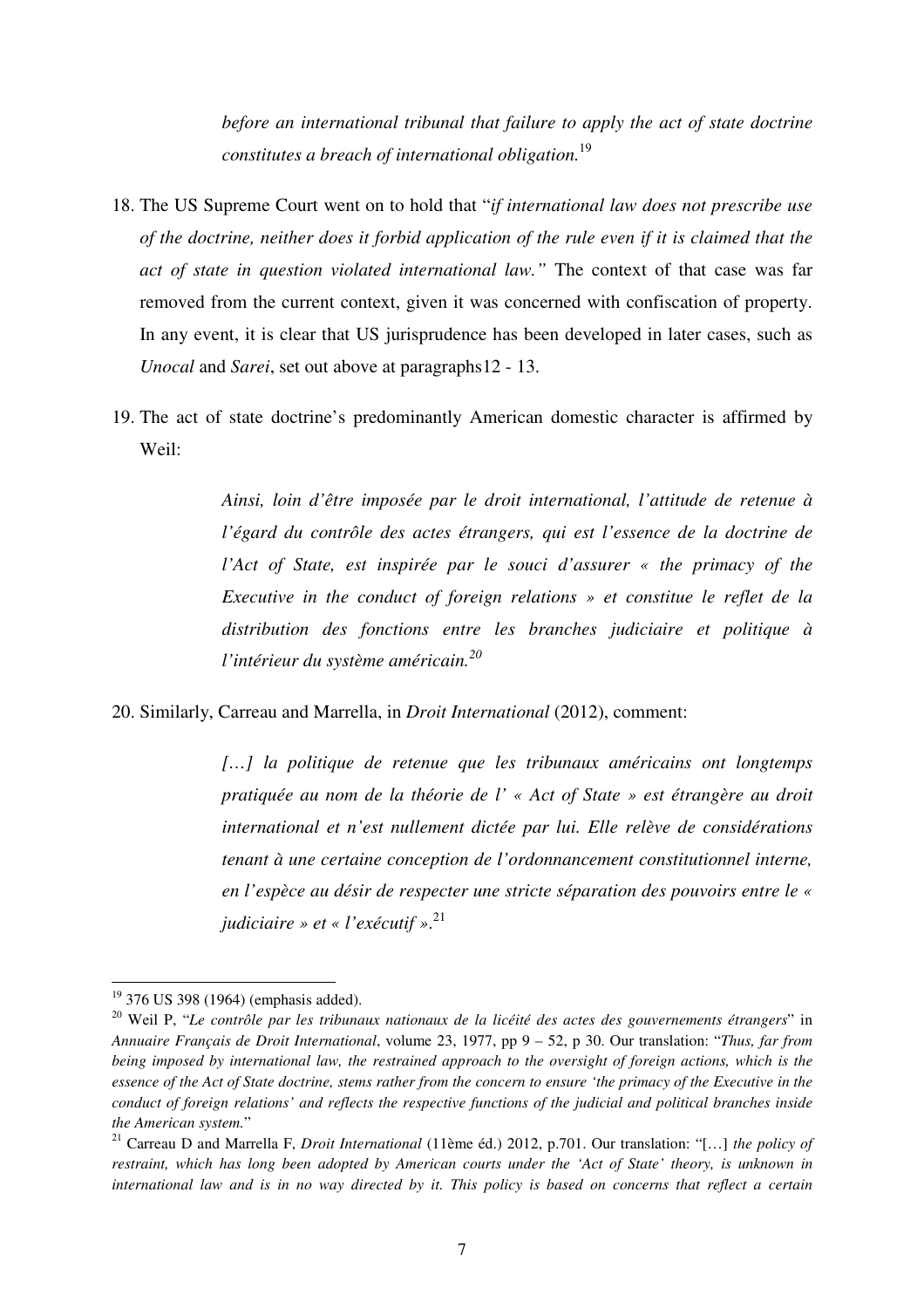21. In *Regina v Bow Street Metropolitan Stipendiary Magistrate, ex p. Pinochet Ugarte (No 3),* Lord Millet emphasised the domestic nature of the act of state doctrine:

> *As I understand the difference between [state immunity ratione materiae and the act of state], state immunity is a creature of international law and operates as a plea in bar to the jurisdiction of the national court, whereas the act of state doctrine is a rule of domestic law which holds the national court incompetent to adjudicate upon the lawfulness of the sovereign acts of a foreign state*. 22

- 22. In *Yukos,* Rix LJ gave an overview of the act of state doctrine, describing it as *"a longstanding doctrine of Anglo-American jurisprudence"* and noted a comment from Hamblen J that there is nothing similar in civil law jurisdictions.<sup>23</sup>
- 23. The absence of the doctrine civil law jurisdictions is noted by Mann, who states that "*there is no trace of an act of state doctrine in any continental country; in particular both France and Germany have not had the slightest hesitation in treating confiscation by foreign States as null and void*".<sup>24</sup>

#### *(c) Article 6 ECHR*

l

24. The case law of the Strasbourg Court on Article 6 establishes that any limitation on the right of access to a court (i) must not impair the very essence of the right,<sup>25</sup> (ii) must pursue a legitimate aim and (iii) must be proportionate.<sup>26</sup> It is plain that the application of the act of state doctrine to the claims under consideration constitutes an interference with Article 6(1) ECHR and the question before the Court is whether this interference is proportionate. The Interveners submit that the nature of the act of state doctrine is crucial to that assessment.

*conception of the internal constitutional order, in this case the aim to respect the strict separation of powers between the 'judiciary' and the 'executive*'."

<sup>22</sup> [2000] 1 AC 147 *per* Lord Millet at 269 (emphasis added).

<sup>23</sup> [2012] EWCA Civ 855; [2014] QB 458; at [40].

<sup>&</sup>lt;sup>24</sup> F.A. Mann, *The Foreign Act of State, 11 Holdsworth L. Rev. 15 1986, para 2, See also F.A. Mann, <i>Further Studies in International Law*, (1990) Clarendon Press, Oxford.

<sup>25</sup> See *Mihailov v Bulgaria*, App. No. 52367/99 (2005), para 38.

<sup>26</sup> *Ernst and Ors v Belgium*, App. No. 3340/96 (2003), para 48.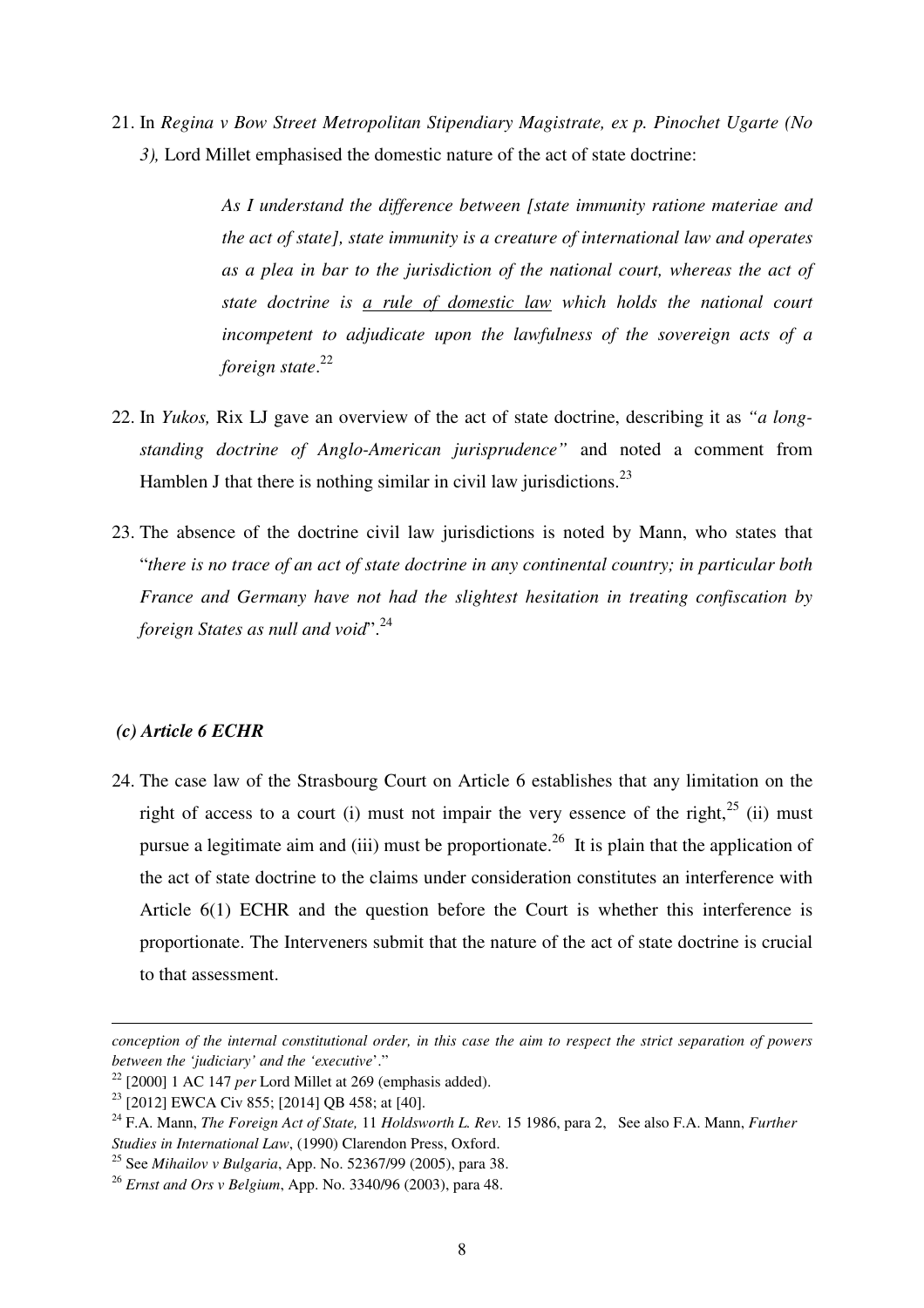- 25. The Grand Chamber of the ECtHR stated in *Al-Adsani v United Kingdom* that *"[t]he Convention should so far as possible be interpreted in harmony with other rules of international law of which it forms part, including those relating to the grant of State immunity."<sup>27</sup>* On that basis, the Court held that measures taken *"which reflect generally recognised rules of public international law on State immunity cannot in principle be regarded as imposing a disproportionate restriction on the right of access to a court as embodied in Article 6 § 1*." <sup>28</sup>
- 26. Similarly, in *Jones v United Kingdom*, the ECtHR held that the House of Lords' assessment that customary international law did not admit of any exception to the general rule of immunity *ratione materiae* for State officials in the sphere of civil claims where immunity is enjoyed by the State itself were "*neither manifestly erroneous nor arbitrary but were based on extensive references to international law materials and consideration of the applicant's legal arguments* …" In those circumstances, and taking into account the fact that other national courts have considered the House of Lords' findings to be highly persuasive, the ECtHR concluded that *"the grant of immunity to the State officials in the present case reflected generally recognised principles of public international law*" and that *"there has accordingly been no violation of Article 6 § 1 of the Convention in this case"*. 29
- 27. The reasoning of the ECtHR in *Jones* relies expressly and heavily on the fact that the doctrine under consideration there is grounded in international law.<sup>30</sup>
- 28. In contrast, as set out above, the foreign act of state doctrine does not *"reflect generally recognised rules of public international law*". This means that the feature held to justify the State immunity rule is entirely absent in the case of the foreign act of state doctrine. On the contrary, there are generally recognised rules of public international law in relation to the right to an effective remedy as well as the right to redress for victims of torture, set out in *section C* below*,* that militate *against* a broad application of the foreign act of state doctrine. The application of the doctrine in a case such as the present one is

 $27$  App. No. 35763/97 (2001)

<sup>28</sup> *Ibid.*, as above, paras 55 - 56.

<sup>&</sup>lt;sup>29</sup> *Jones v UK*, no. 34356/06 and 40528/06 (2014), para 215 (emphasis added).

<sup>30</sup> The Interveners consider that the scope of State Immunity remains unsettled. At its highest, *Jones* determined that the UK courts, in that case, acted within their margin of appreciation under the Convention. That decision makes no definitive statement on the scope of immunity in public international law. See below paras 61 - 62.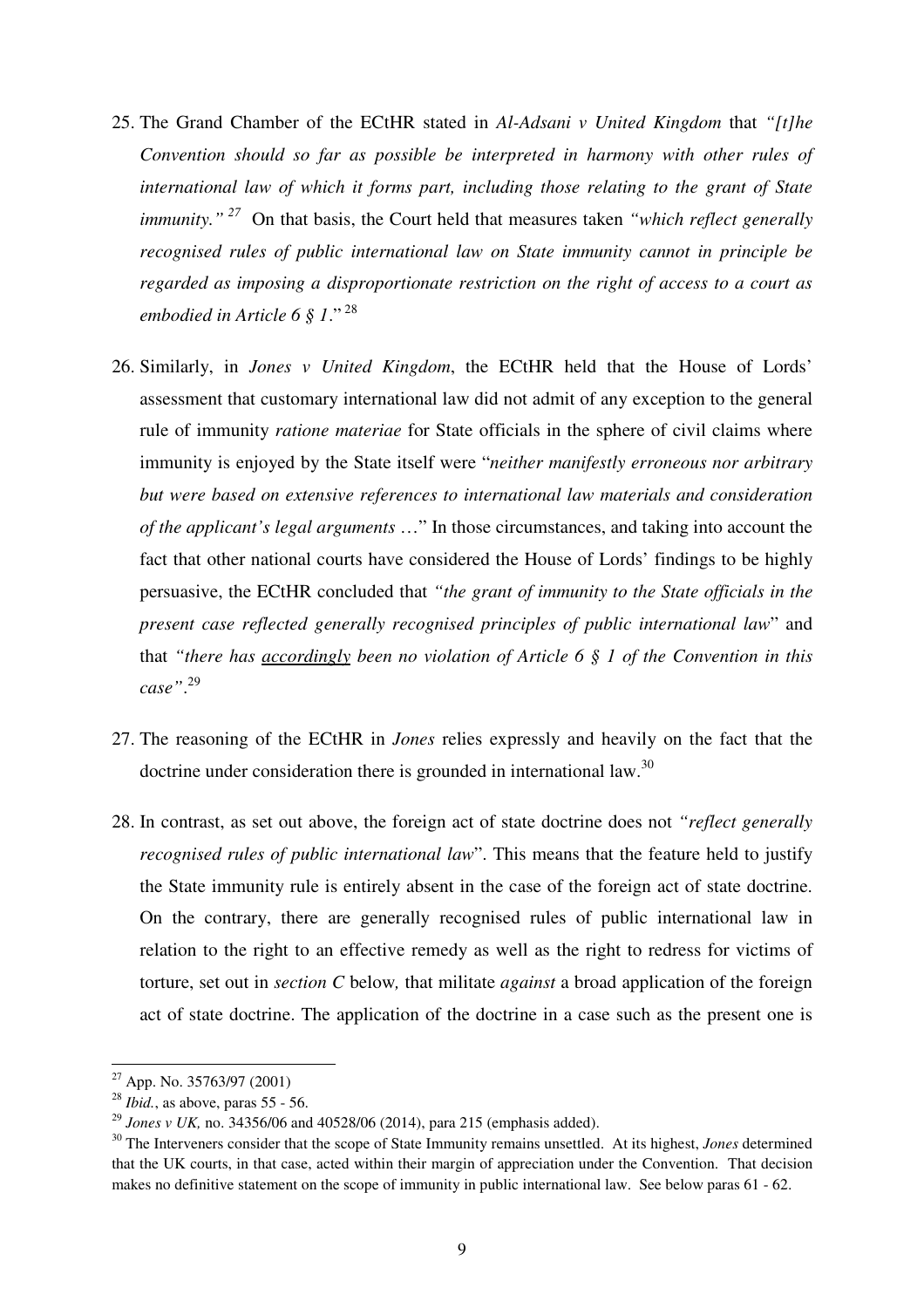plainly disproportionate, taking into account the following factors found to be relevant by the ECtHR:

- a. the seriousness of the violations to be addressed by the victims;  $31$
- b. the absence of adequate alternative means of redress;  $32$  and
- c. the operation of the doctrine to provide blanket protection when state officials act in tandem with the officials of foreign states. The ECtHR has emphasised that the broader an immunity, the more compelling must be its justification.<sup>33</sup> It has adopted a narrow interpretation of the concept of proportionality in cases involving parliamentary immunity, asking whether '*the immunity [was] kept within well-defined limits, apt to achieve the purposes for which it is required without erring into unnecessarily blanket protection'*. <sup>34</sup> It has gone on to hold that '*it would not be consistent with the rule of law in a democratic society or with the basic principle underlying Article 6(1) – namely that civil claims must be capable of being submitted to a judge for adjudication – if a State could, without restraint or control by the Convention enforcement bodies, remove from the jurisdiction of the courts a whole range of civil claims or confer immunities on categories of persons'*. 35

## **C. THE INTERNATIONAL FRAMEWORK: REDRESS AND GROSS VIOLATIONS OF HUMAN RIGHTS**

29. The guarantees of the ECHR must be interpreted within a wider international law context. For example, in *Neulinger v Switzerland*, the Strasbourg Court observed that *"the Convention cannot be interpreted in a vacuum but must be interpreted in harmony with the general principles of international law. Account should be taken . . . of 'any relevant* 

<sup>31</sup> See *Osman v. UK*, no.23452/94 (1998), paras 150-152.

<sup>32</sup> *Waite and Kennedy v. Germany*, no. 26083/94 (1999), §68-74; *De Jorio v. Italy*, no. 73936/01 (2004), §45 and 56; *Ielo v. Italy*, no. 23053/02 (2005) paras 44 and 53.

<sup>33</sup> See *Kart v. Turkey*, no. 8917/05 (2009), para 83.

<sup>34</sup> *Zollman v. UK*, App. No. 62902/00 (27 Nov. 2003) (Dec.) at section 2. See also *Cordova v. Italy* (no. 1) no. 40877/98 (2003), No. 1, § 63-64; and *De Jorio v. Italy*, as above, at fn 55, para 54.

<sup>35</sup> See, e.g. *Fayed v. the United Kingdom*, no. 17101/90 (1994), §65; *Cordova v. Italy* (No. 1), *id,* §58.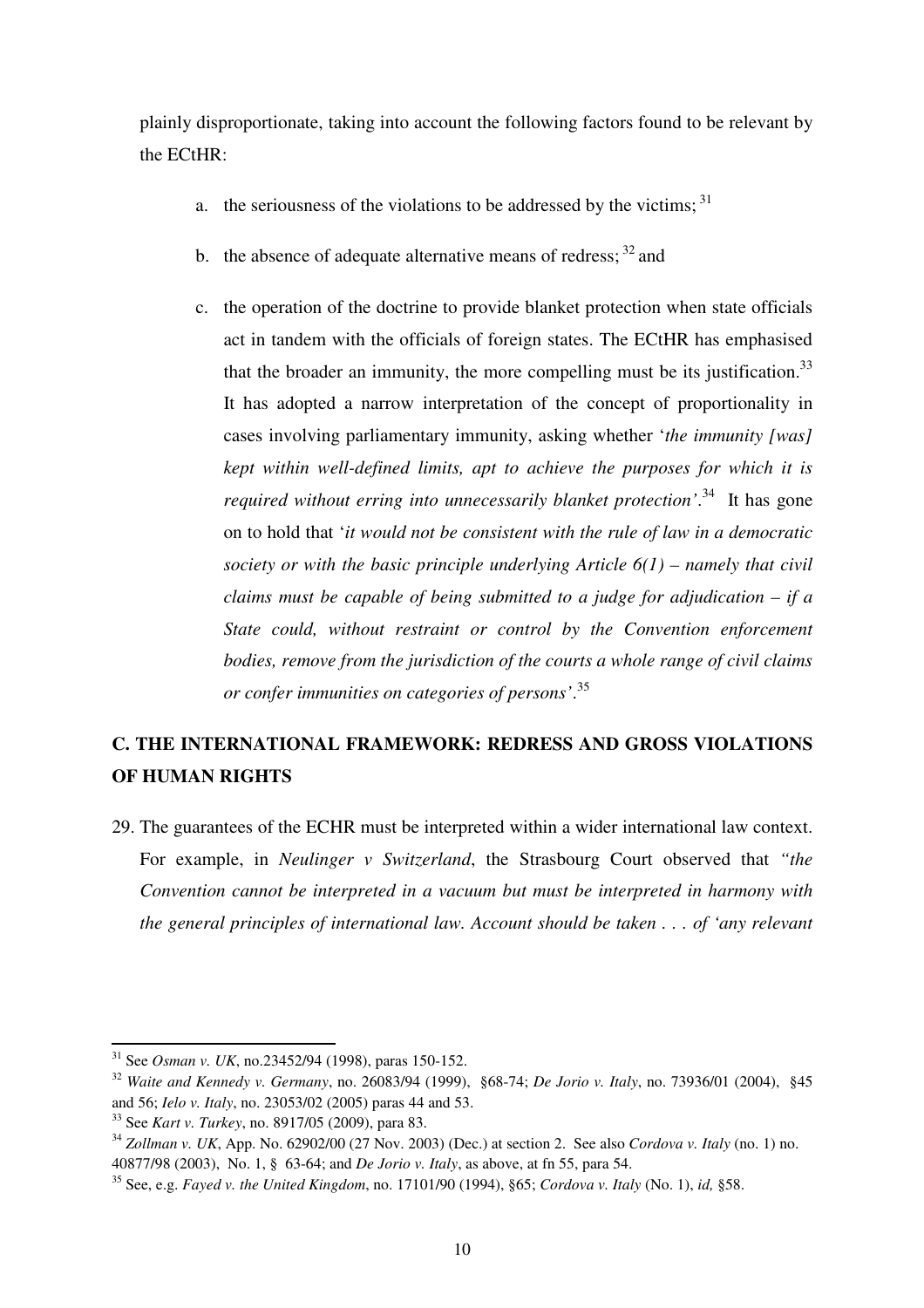*rules of international law applicable in the relations between the parties' and in particular the rules concerning the international protection of human rights*".<sup>36</sup>

## *(a)The prohibition of torture*

- 30. The present case concerns the denial of access to a court in cases involving common law claims based on allegations of torture and other gross violations of international human rights law. The requirements of Article  $6(1)$  in this context must be read in the context of the relevant international law applicable in relation to the prohibition of torture.
- 31. The special status of the absolute prohibition of torture is well established in international law, including under the Convention.<sup>37</sup> It is reinforced by the fact that the Convention against Torture and other Cruel, Inhuman and Degrading Treatment or Punishment ('the CAT') has 146 states parties, including all 47 member states of the Council of Europe. In addition, the International Covenant on Civil and Political Rights, Article 7 of which prohibits torture and cruel, inhuman or degrading treatment or punishment and Article 4 of which establishes this provision as one not subject to any derogation, has 168 State parties, including all 47 member States of the Council of Europe.
- 32. Torture is widely recognised as a crime under international law for which individuals are liable and states have responsibility on the international level. The Strasbourg Court, together with other international bodies and domestic courts, has further recognised that the prohibition against torture has attained the status of a peremptory norm of international law.<sup>38</sup> Indeed all virtually all States, in multiple consensus resolutions of the UN General Assembly, recognise the absolute and peremptory character of the prohibition against torture.<sup>39</sup>

<sup>36</sup> (2010) 28 BHRC 706, at [131], referred to by Lady Hale, with whom Lords Brown and Mance agreed, in *ZH (Tanzania) (FC) v Secretary of State for the Home* Office [2011] UKSC 4 at [21]. This approach was also adopted by Lady Hale, with whom Lord Sumption agreed, in *P v Cheshire West and Chester Council* [2014] UKSC 19, at [36].

<sup>37</sup> See, e.g. *Shamayev and Others v. Georgia and Russia*, no. 36378/02 ECtHR (2005), para 335.

<sup>38</sup> See, e.g. *Demir and Baykara v Turkey* [GC], no. 34503/97, ECtHR (2008), § 73. See also *Questions relating to the Obligation to Prosecute or Extradite (Belgium v Senegal)* (2012), ICJ Judgment of 20 July 2012, para 99.

<sup>39</sup> See, *e.g.*, UN GA Res 68/156 of 18 December 2013, UN GA Res 67/161 of 20 December 2012.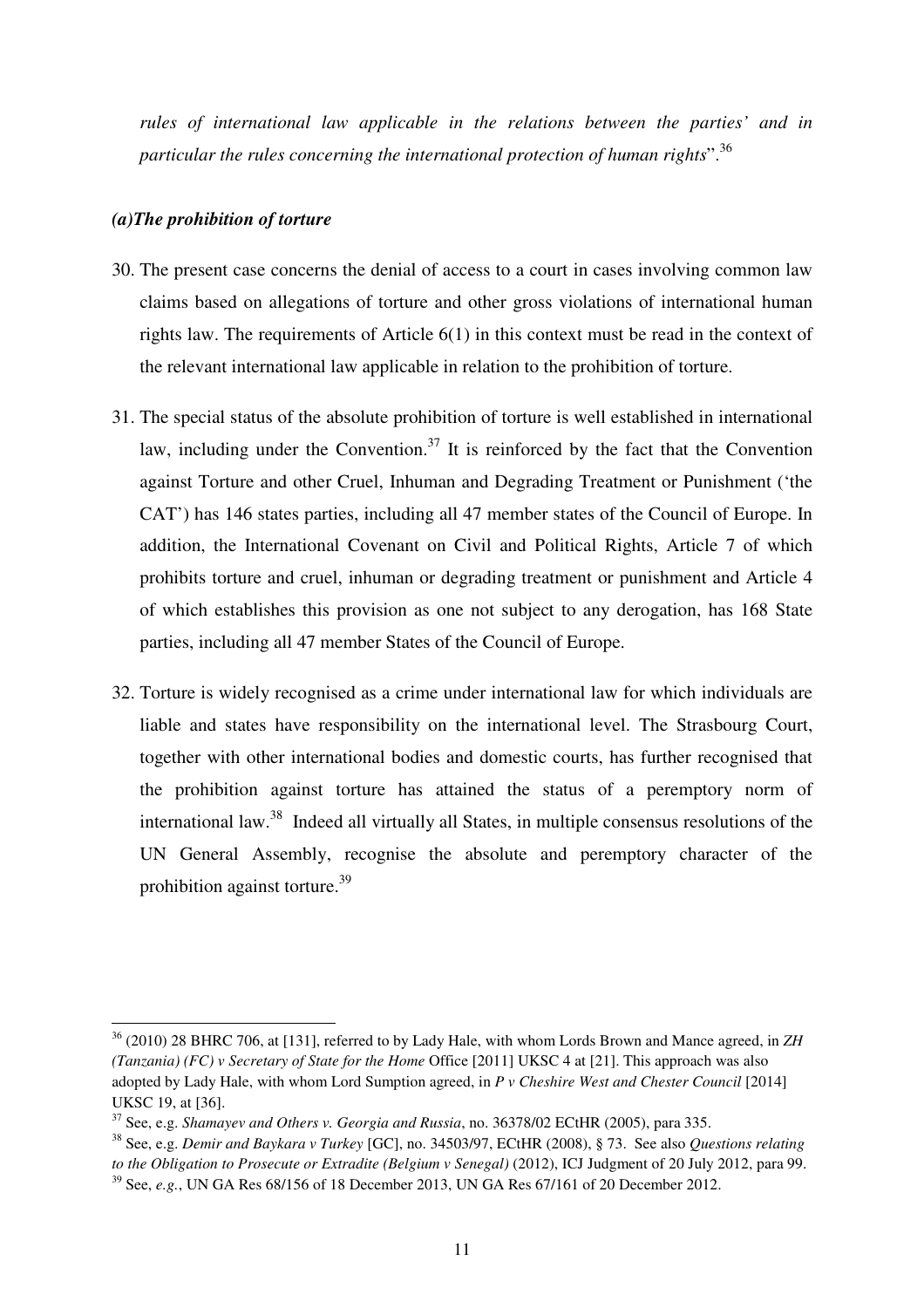- 33. The CAT expressly prohibits torture, as well as complicity in torture,  $40$  which states are required to investigate and prosecute, including where committed outside their jurisdiction.<sup>41</sup> The International Law Commission's *Draft Articles on the Responsibility of States for Internationally Wrongful Acts* ("ILC Draft Articles"), which were annexed to the UN's General Assembly resolution 56/83 of 12 December 2001 and are widely considered to reflect customary international law, recognise that internationally wrongful conduct often results from the collaboration of more than one State rather than one State acting alone.<sup>42</sup> Article 16 of the *ILC Draft Articles* deal with the situation where one State provides aid or assistance to another with a view to facilitating the commission of an internationally wrongful act by the latter.
- 34. Thus the Joint Committee on Human Rights, considering the international law applicable to a number of domestic cases concerning the conduct of the United Kingdom, concluded:

*for the purposes of State responsibility for complicity in torture..., 'complicity' means simply one State giving assistance to another State in the commission of torture, or acquiescing in such torture, in the knowledge, including constructive knowledge, of the circumstances of the torture which is or has been taking place.*<sup>43</sup>

## *(b) The right to redress (remedy and reparation)*

- 35. The UK has also assumed obligations to provide for an effective remedy and reparation for torture under all three treaties: the ECHR (Articles 3 and 13), the ICCPR (Articles 2(3) and 7) and the CAT.
- 36. The absolute prohibition of torture entails certain positive obligations, which include the duty to investigate and prosecute those responsible and to provide victims with an

<sup>40</sup> Article 4(1) CAT: "…*ensure that all acts of torture are offences under its criminal law. The same shall apply to an attempt to commit torture and to an act by any person which constitutes complicity or participation in torture*" (emphasis added).

 $41$  Articles 4-7 and 12, 13 of CAT.

<sup>42</sup> Ollesen S., *the Impact of the ILC's Draft Articles on Responsibility of States for Internationally Wrongful Acts*, Preliminary Draft (British Institute of International and Comparative Law, 2007).

<sup>43</sup> See Twenty-third Report of Session 2008-09, *Allegations of UK Complicity in Torture,* HC 230/HLA Paper 152, para 35.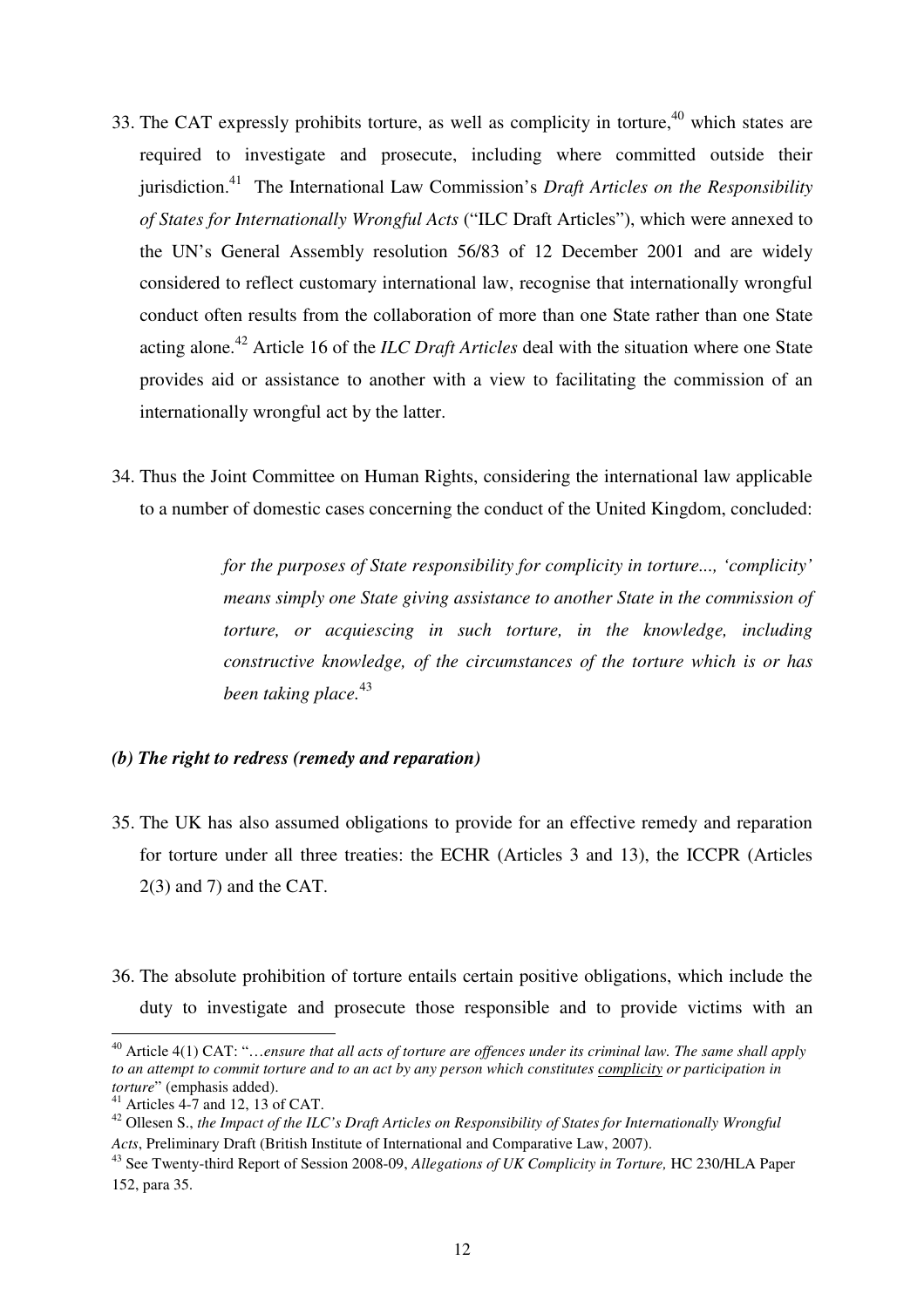effective remedy and full and adequate reparation.<sup>44</sup> The Strasbourg Court has held that the European Convention on Human Rights is "*intended to guarantee not rights that are theoretical or illusory but rights that are practical and effective*".<sup>45</sup> This reflects the UN Human Rights Committee's conclusion that even where a State's legal system may provide appropriate avenues for seeking remedy, such remedies must "*function effectively in practice.*"<sup>46</sup> <sup>46</sup> In other words, such remedies must be "*accessible, effective and enforceable*" to satisfy the right the requirements of the article  $2(3)$  ICCPR.<sup>47</sup> There can be no question that a rule of domestic law which prevents a court from hearing a claim which is otherwise justiciable would inhibit the effectiveness of that judicial remedy, that is, rendering it incapable of redressing the violation in question.

37. Article 13 of the CAT enshrines the right of every victim of torture to complain and to have his or her case promptly and impartially examined. The "*right of complaint afforded to victims of torture or ill treatment*" under the CAT is "*a fundamental guarantee that must be upheld in all circumstances*".<sup>48</sup> Article 14 of the CAT requires each State Party to ensure in its legal system that the victim of an act of torture obtains redress and has an enforceable right to fair and adequate compensation. The UN Committee against Torture ("UN Committee") has found a breach of Article 14 in a number of cases where the absence of criminal investigations and proceedings has prevented victims from bringing a civil suit for compensation.<sup>49</sup>

## 38. The UN Committee, in General Comment 3 stresses that :

"*The obligations of States parties to provide redress under article 14 are two-fold: procedural and substantive. To satisfy their procedural obligations, States parties shall enact legislation and establish complaints mechanisms, investigation bodies and* 

<sup>44</sup> *Ilhan v Turkey*, no. 22277/93 (2000), para 97.

<sup>45</sup> See *Airey v Ireland,* no 6289173 (1979), para 24: "*The Convention is intended to guarantee not rights that are theoretical or illusory but rights that are practical and effective*". On Article 13, see e.g. *Kudla v Poland* no. 30210/96, § 152 – 160.

<sup>46</sup> Human Rights Committee, General Comment 31, CCPR/C/21/Rev.1/Add. 13, 26 May 2004, paras 15 and 20.

<sup>47</sup> See, for example, *George Kazantzis v. Cyprus*, Comm. No. 972/2001, UN Doc CCPR/C/78/D/972/2001, para 6.6 (Aug. 7, 2003); *Yasoda Sharma v. Nepal*, Comm. No. 1469/2006, UN Doc CCPR/C/94/D/1469/2006, para 9.6 (Oct. 28 2008).

<sup>48</sup> Nowak and Macarthur, *The United Nations Convention against Torture* (2009), page 442.

<sup>49</sup> See*, e.g.*, *Dimitrijevic v Serbia and Montenegro,* CAT/C/33/D/207/2002 (2004), para 5.5; AND *Dimitrijevic v Serbia and Montenegro,* CAT/C/35/D/172/2000 (2005), para. 7.4.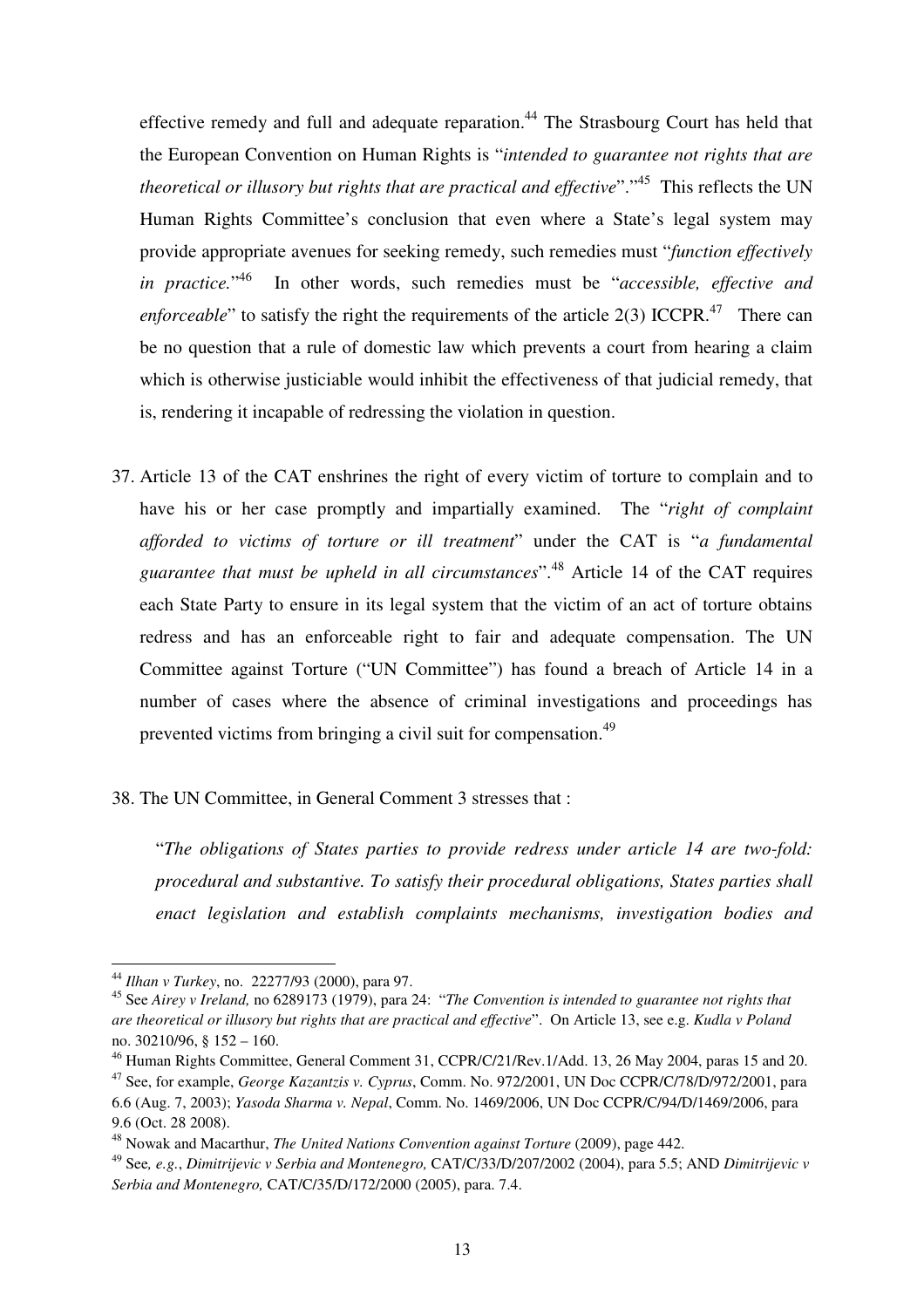*institutions, including independent judicial bodies, capable of determining the right to and awarding redress for a victim of torture and ill-treatment, and ensure that such mechanisms and bodies are effective and accessible to all victims. At the substantive level, States parties shall ensure that victims of torture or ill-treatment obtain full and effective redress and reparation, including compensation and the means for as full rehabilitation as possible.*" 50

- 39. The UN Committee also identifies a number of "[s]*pecific obstacles that impede the enjoyment of the right to redress and prevent effective implementation of article 14" which "include, but are not limited to: inadequate national legislation, discrimination in accessing complaints and investigation mechanisms and procedures for remedy and redress; inadequate measures to secure the custody of alleged perpetrators, state secrecy*  laws, evidential burdens and procedural requirements that interfere with the *determination of the right to redress; statutes of limitations, amnesties and immunities; the failure to provide sufficient legal aid and protection measures for victims and witnesses; as well associated stigma, and the physical, psychological and other related effects of torture and ill-treatment.*" 51
- 40. The UN Committee has also criticised states which fail to provide or which restrict civil remedies for torture, irrespective of where the torture was carried out.<sup>52</sup> For example, the UN Committee recommended that Canada review its position under Article 14 to ensure the provision of compensation through its civil jurisdiction to all victims of torture.<sup>53</sup> Most recently, albeit in connection with conduct of UK forces in Iraq, the UN Committee has recommended that the UK should take steps to implement Article 14 CAT in accordance with General Comment 3, to:

"*also ensure that all victims of torture, cruel, inhuman or degrading treatment obtain redress and are provided with effective remedy and reparation,* 

<sup>&</sup>lt;sup>50</sup> See UN Committee against Torture, General Comment 3, UN Doc. CAT/C/GC3, 19 November 2012, para 5. <sup>51</sup> *Ibid.*, para 38.

<sup>52</sup> See*, e.g.*, Concluding Observations on Japan, CAT/C/JPN/CO/1 (2007), § 23 and on Nicaragua CAT/C/NIC/CO/1 (2009), § 25.

<sup>&</sup>lt;sup>53</sup> Concluding Observations on Canada, CAT/C/CR/34/CAN (2005), para 5(f).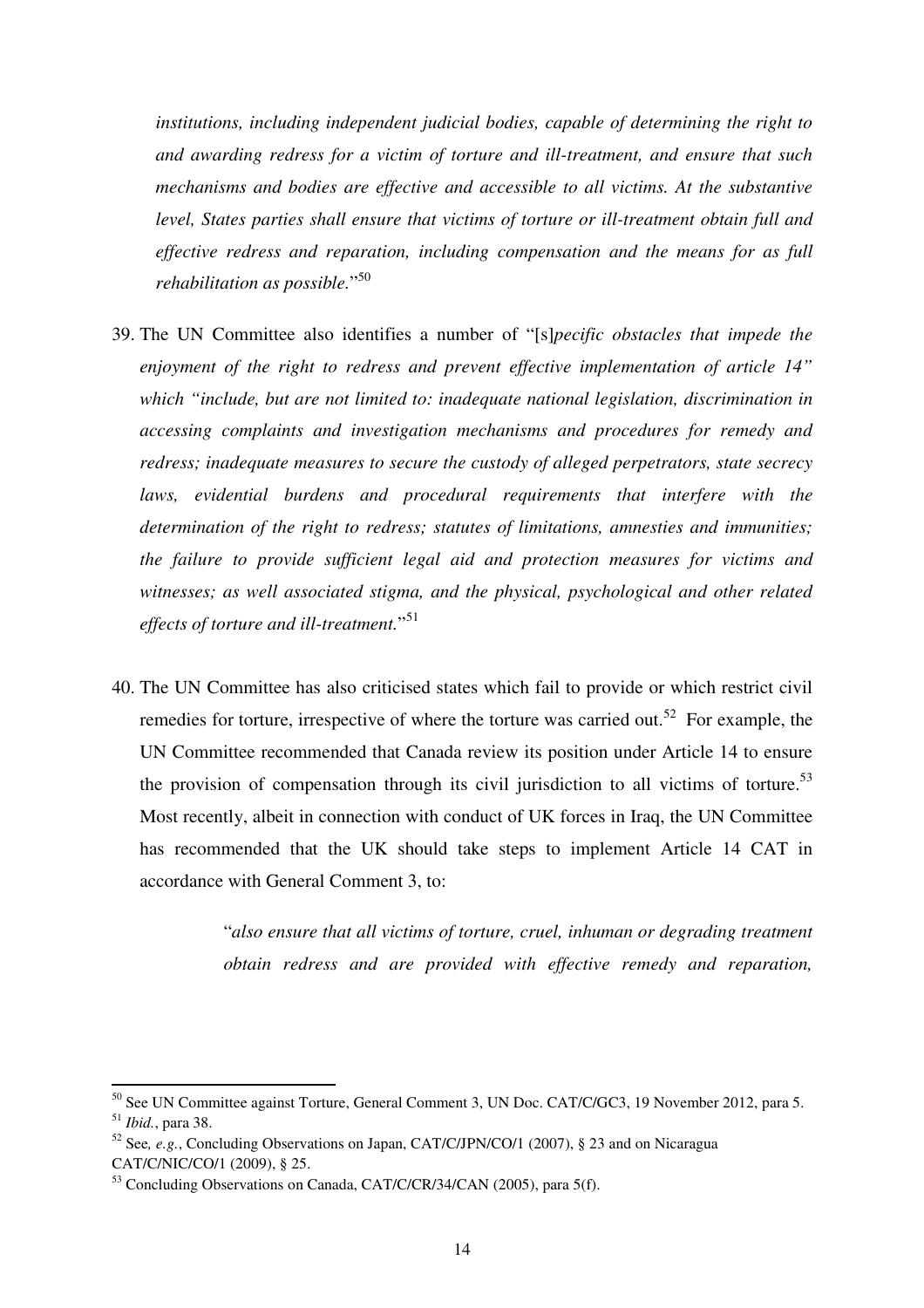*including restitution, fair and adequate financial compensation, satisfaction and appropriate medical care and rehabilitation.*" 54

41. The importance of access to a court for redress in torture cases is reflected in broader international practice. In addition to the General Comments and Observations of the Treaty bodies, for example, in 2005, the UN General Assembly adopted The *UN Basic Principles and Guidelines on the Right to a Remedy and Reparation for Victims of Gross Violations of International Human Rights Law and Serious Violations of International Humanitarian Law*. It reaffirmed that the right of victims to equal and effective access to justice and redress mechanisms should be fully respected 'irrespective of who may ultimately be the bearer of responsibility for the violation'.<sup>55</sup> Paragraph 23 of General Assembly Resolution 68/156 provides that the General Assembly:

> "*Calls upon States to provide redress for victims of torture or other cruel, inhuman or degrading treatment or punishment, encompassing effective remedy and adequate, effective and prompt reparation, which should include restitution, fair and adequate compensation, rehabilitation, satisfaction and guarantees of non-repetition, taking into full account the specific needs of the victim;*" 56

42. The increased focus on access to justice is indicative of the international recognition of the close causal relationship between the lack of accountability for torture and its continuing incidence. As the UN Special Rapporteur on Torture has noted, "*the single most important factor in the proliferation and continuation of torture is the persistence of impunity*" and that "*measures relieving perpetrators of torture of legal liability*" are a key factor therein.<sup>57</sup> As the *Updated Set of Principles for the protection and promotion of human rights through action to combat impunity* provide, *"States should adopt and* 

<sup>54</sup> Concluding Observations on United Kingdom CAT//C/GBR/CO/5 (2013), § 16. See also, § 22, which reinforces a recommendation of the JCHR that the UK Parliament should make specific provision for torture redress: "*the State party fill the "impunity" gap identify by the Human Rights Joint Committee in 2009 (HL 153/HC 553) in adopting the draft legislation (Torture (Damages) No. 2), that would provide universal civil jurisdiction over some civil claims*".

<sup>55</sup> *UN Basic Principles and Guidelines on the Right to a Remedy and Reparation for Victims of Gross Violations of International Human Rights Law and Serious Violations of International Humanitarian Law*; UN G.A. Res 60/147 (2005), Principle II(3)(c). See also See UN Human Rights Committee, General Comment 20 (1992). <sup>56</sup> UN General Assembly Resolution  $60/147$  (2005), Principle II(3)(c).

<sup>57</sup> UN General Assembly, A/56/156 (2001), at para 26.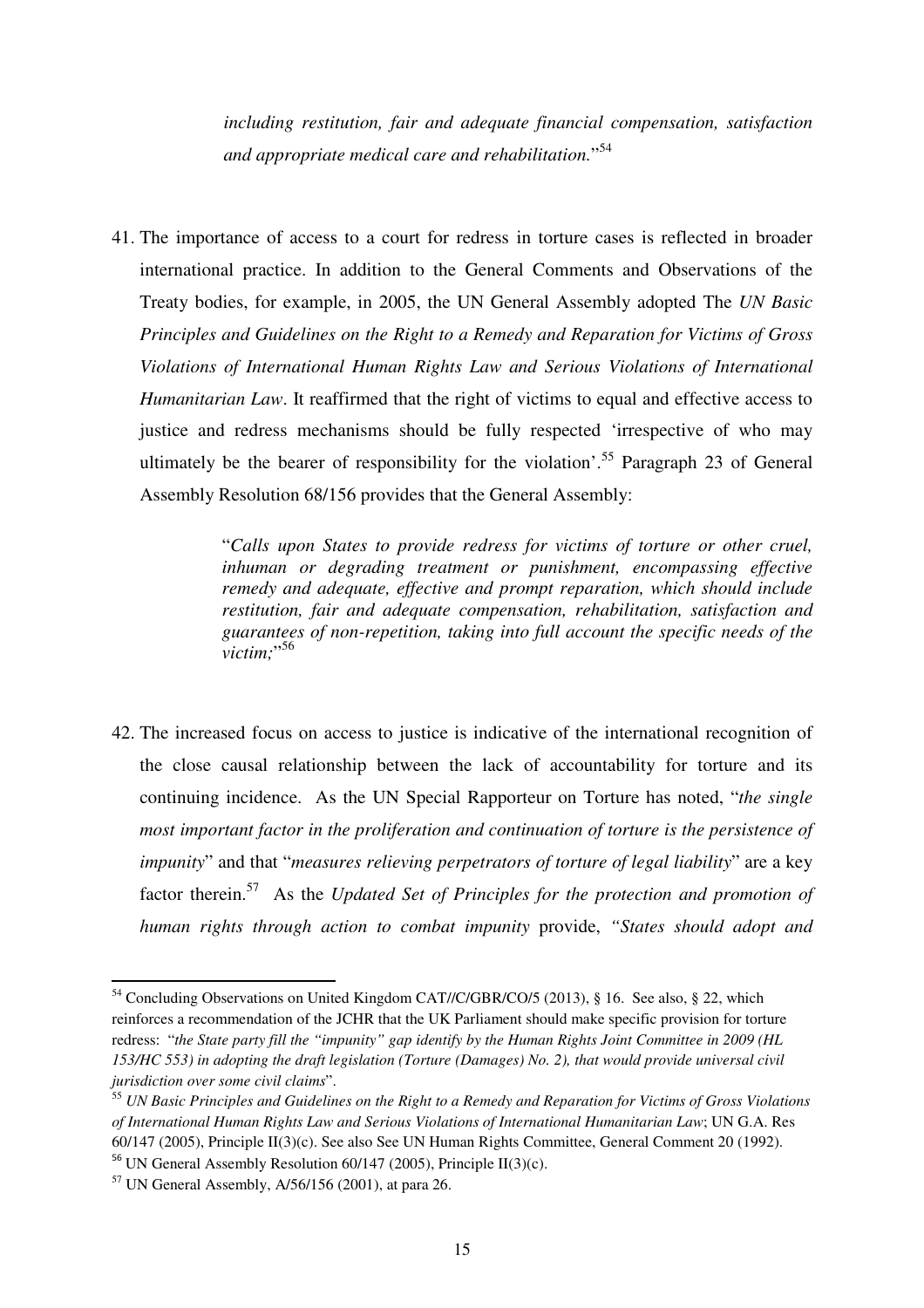*enforce safeguards against any abuse of rules such as those pertaining to prescription, amnesty, right to asylum, refusal to extradite, non bis in idem, due obedience, official immunities ... that fosters or contributes to impunity*".<sup>58</sup> Any domestic doctrines that operate to prevent access to court for victims of torture should be viewed against this background.

- 43. The Inter-American Court of Human Rights has also noted that laws that lead to impunity, including by denying access to court, violate rights including Article 8 of the American Convention on Human Rights (comparable to ECHR Article 6) as they 'lead to the defencelessness of victims and perpetuate impunity' and 'prevent victims and their next of kin from knowing the truth and receiving the corresponding reparation'.<sup>59</sup> The Inter-American Court of Human Rights has further held that 'judicial guarantees', including access to a court, are non-derogable where these are linked to ensuring the protection of non-derogable rights.<sup>60</sup>
- 44. The Council of Europe Committee of Ministers' *Guidelines on eradicating impunity for serious human rights violations* provides that:

*"States should take all appropriate measures to establish accessible and effective mechanisms which ensure that victims of serious human rights violations receive prompt and adequate reparation for the harm suffered. This may include measures of rehabilitation, compensation, satisfaction, restitution and guarantees of nonrepetition."*<sup>61</sup>

### **D. STATE IMMUNITY**

 $\overline{a}$ 

### *(a) Indirect impleading*

45. As set out above, the operation of the principle of state immunity so as to prevent access to a court can only be justified under Article 6(1) ECHR if it goes no further than what is

<sup>&</sup>lt;sup>58</sup> Report of the independent expert to update the Set of Principles to Combat Impunity, Diane Orentlicher, Addendum, UN Doc E/CN.4/2005/102/Add.1, 8 February 2005 recommended to all State and UN authorities by the UN Human Rights Commission, Resolution 2005/81.

<sup>59</sup> *Barrios Altos* case (*Chumbipuma Aguirre et al*. v. *Peru*), Merits (2001) IACtHR, *Series C*, No. 75, para 43. <sup>60</sup> *Ibid.*, paras 41–44.

<sup>61</sup> Council of Europe (CM), *Guidelines on eradicating impunity for serious human rights violations,* March 2011, XVI (Reparation)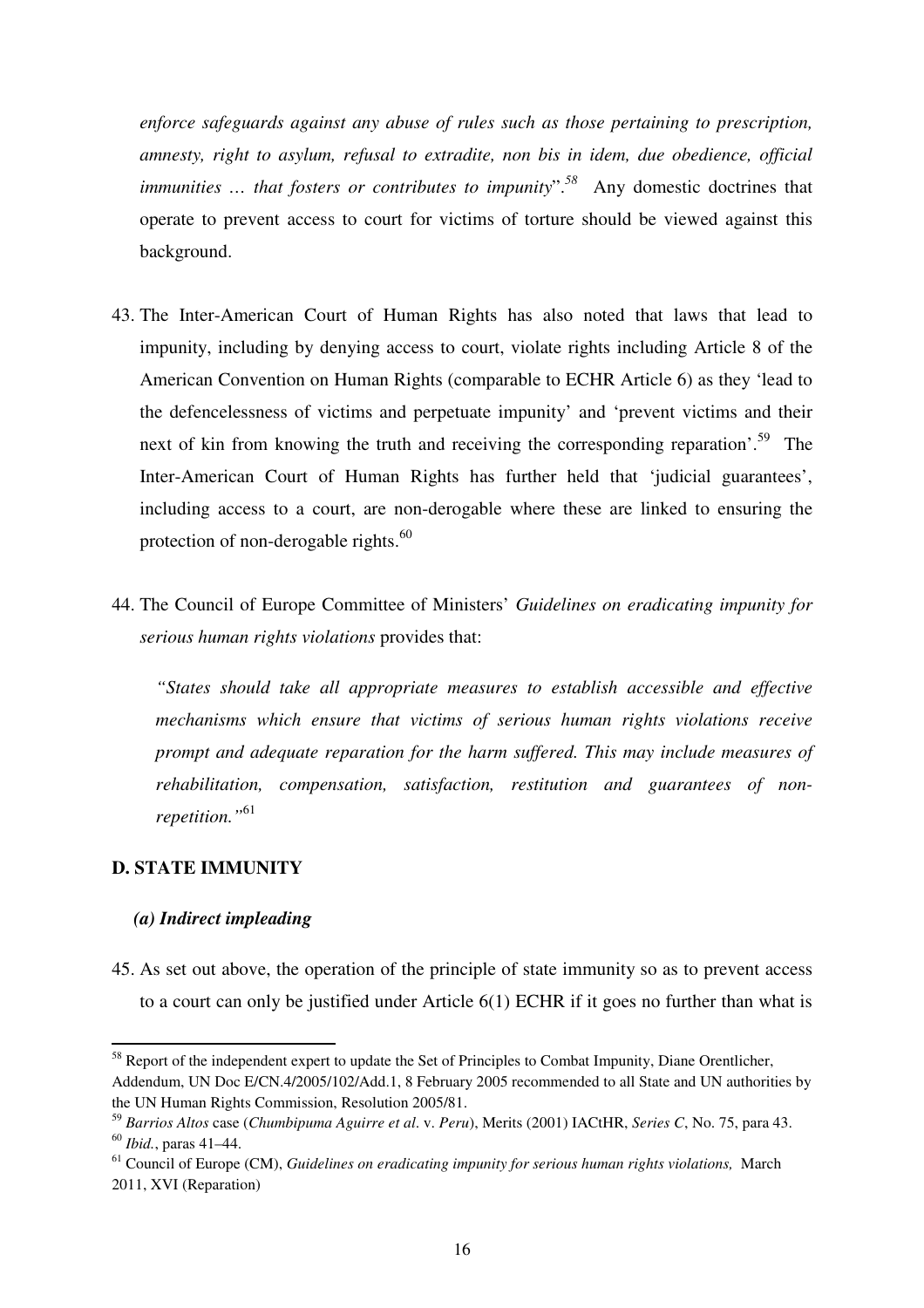mandated by international law. The Interveners submit that the doctrine of state immunity does neither require nor justify an unduly broad definition of indirect impleading.

- 46. The doctrine of state immunity shields foreign states from having to submit to the jurisdiction of the courts of other states. Common law courts have recognised that in some circumstances a claim directed at agents of a foreign state or targeting its assets amounts to an indirect impleading of the foreign state. However, if the Respondents' broader principle were correct, it would follow that a victim could not bring proceedings against the UK Government or its agents either, because to determine the issues arising in those proceedings, the Court would have to make findings on the actions of the agents of the foreign Government. The UK Government could escape the consequences of its illegality, under its own legal system and in its own Courts, simply by virtue of the fact that it acted in concert with a foreign Government, which is immune from suit in those courts. The Interveners submit that there is not, and has not ever been, any principle of State immunity so broad.
- 47. This concept of impleading is addressed in Article 6(2)(b) of the UN Convention on the Jurisdictional Immunities of States and their Property (2004) (the UN Convention), which states:

"*2. A proceeding before a court of a State shall be considered to have been instituted against another State if that other State:…* 

*(b) is not named as a party to the proceeding but the proceeding in effect seeks to affect the property, rights, interests or activities of that other State.*"

48. Responsibility for drafting the UN Convention lay with the International Law Commission, which produced its draft Articles, together with a commentary on them, in 1991, which were placed before the UN General Assembly. Article 6(2)(b) of the 1991 draft is in identical terms to the final version of the Convention adopted in 2004. The Commentary makes plain that Article 6(2)(b) is concerned with "*actions involving seizure or attachment of public properties or properties belonging to a foreign State or in its possession or control*". That is because: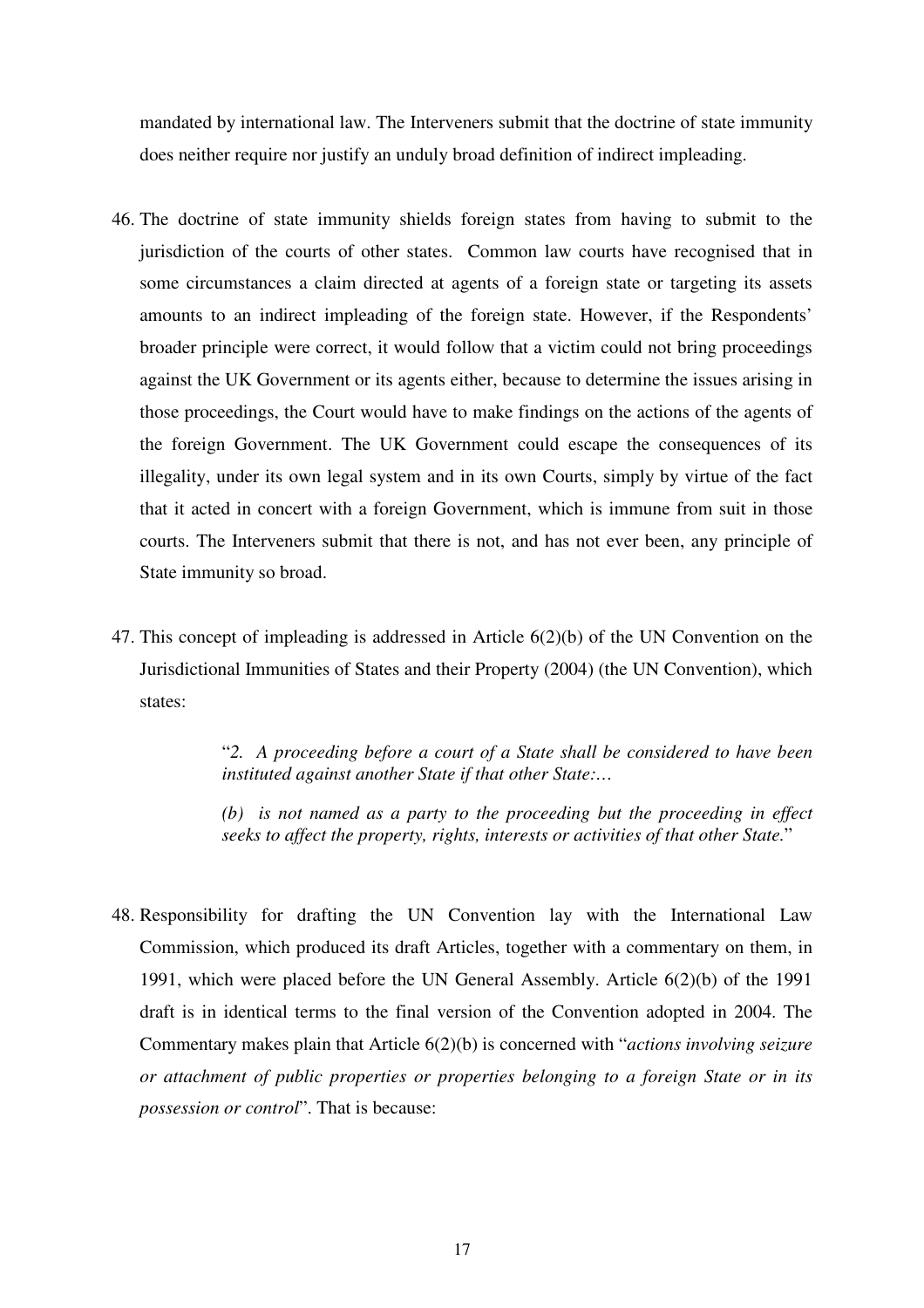*The Court should not so exercise its jurisdiction as to put a foreign sovereign in the position of choosing between being deprived of property or else submitting to the jurisdiction of the Court.* <sup>62</sup>

49. The Commentary also explains that the words "*to bear the consequences of a determination by the court which may affect*" were removed from the last part of the sentence in subparagraph (b):

> "*… because it appeared to create too loose a relationship between the procedure and the consequences to which it gave rise for the State in question and could thus result in unduly broad interpretation of that paragraph. To make the text more precise in that regard, those words have therefore been replaced by the words "to affect".*" *63*

50. In their commentary on the Convention, O'Keefe, Tams and Tzanakopoulos state that:

"*…[A]lthough the verb 'to affect' was introduced in order to narrow the scope of Article 6(2)(b), it is not a verb denoting clear limits. Limits nonetheless are necessary if the provision is to preserve a rational scheme of jurisdiction. …* 

*The uncertainty, perhaps, is addressed by saying that the effect with which Article 6(2)(b) is concerned is a specifically legal effect, such as the imposition of a lien or a declaration of title, as distinguished from a social, economic, or political effect. Interpreted and applied this way, the provision would afford a meaningful scope of protection to States while also recognizing that immunity from jurisdiction cannot serve as a means by which a foreign State can bar any proceeding the prospective outcome of which may not be to its liking.*" 64

51. This narrow interpretation of indirect impleading is reflected in the case law. In *The Cristina*, Lord Atkin stated:

> "*The first is that the courts of a country will not implead a foreign sovereign, that is they will not by their process make him against his will a party to legal proceedings whether the proceedings involve process against his person or seek to recover from him specific property or damages.*

> *The second is that they will not by their process, whether the sovereign is a party to the proceedings or not, seize or detain property which is his or of which he is in possession or control.*" 65

<sup>62</sup> O'Keefe, Tams & Tzanakopoulos, *The United Nations Convention on Jurisdictional Immunities of States and Their Property: A commentary* (2013), at pp 109 – 112 (emphasis added). <sup>63</sup> *Ibid.*

 $64$  *Ibid.*, at pp  $109 - 112$  (emphasis added).

 $65$  [1938] AC 485, at p 490 (emphasis added)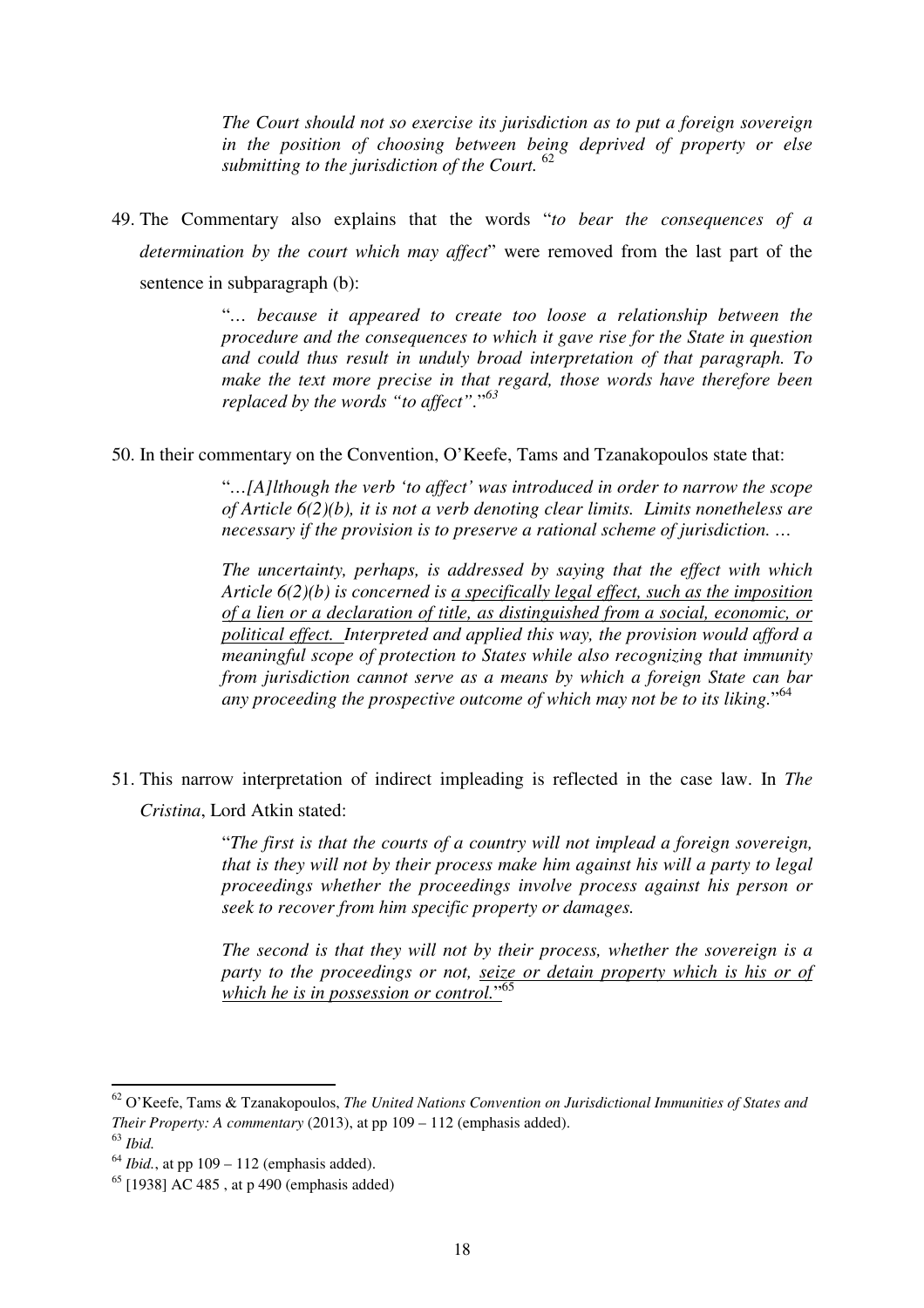- 52. Lord Atkin held that in relation "*a writ in rem issued by our Admiralty Court in a claim for collision damage against the owners of a public ship of a sovereign State in which the ship is arrested, both principles are broken. The sovereign is impleaded and his property is seized.*" <sup>66</sup> Similarly, Lord Wright said that if the action were allowed to proceed "*the independent sovereign is thus called upon to sacrifice its property or its independence*", but he inclined to the view that the action *in rem* directly impleaded the Spanish Government.<sup>67</sup>
- 53. Lord Atkin's aforementioned formulation is widely cited in the Canadian Courts when stating the basic principles of state immunity.<sup>68</sup> In Canada, states have been held to be indirectly impleaded where (i) the subject matter of the dispute is beneficially owned by or in the possession of the State;<sup>69</sup> or (ii) a suit of an agent or official is seen as the practical equivalent of a suit against the state itself,<sup>70</sup> and/or would otherwise *directly* affect its legal interests.<sup>71</sup>
- 54. However, where claims have not been directed at a state's property or its officials, but have affected the "*interests*" of a state in a broader sense, the Canadian courts have not found them barred by state immunity.<sup>72</sup> Thus, for example, the British Columbia Supreme

<sup>66</sup> *Ibid.*, p 491.

<sup>67</sup> *Ibid.*, p 505.

<sup>68</sup> See for e.g. *Flota Maritima Browning de Cuba v. "Canadian Conquerer" (The)* [1962] SCR 598, 34 DLR (2d) 628, 1963 AMC 1071 at [12] and [25]; *Lorac Transport Ltd. v. Iran* [1987] 1 FC 108, 28 DLR (4th) 309, 69 NR 183 , 69 NR 183, at [12]; *Jaffe v Miller* [1993] OJ No. 1377, at [15]; *United Mexican States v British Columbia (Labour Relations Board)*, 2014 BCSC 54 (15 January 2014), at [73]; and *White v. "Frank Dale" (The)* [1946] Ex CR 555

<sup>69</sup> See e.g. *Flota Maritima Browning de Cuba v. The "Canadian Conquerer", ibid* (ship owned by a state); *Saint John (City) v. Fraser-Brace Overseas Corp.* [1958] S.C.R. 263, 13 D.L.R. (2d) 177 (taxation of property held in trust for a state); *Royal Bank of Canada v. Corriveau et al.* (1980) 17 C.P.C. 290, 30 O.R. (2d) 653, 117 D.L.R. (3d) 199 (moneys in bank account in the possession of the foreign sovereign state); *Hsiung v. Toronto (City)* [1950] O.R. 463, [1950] 4 D.L.R. 209 (taxation of property of a foreign State, occupied by its consul and used by him as a consulate-general); *White v. The "Frank Dale"* [1946] Ex CR 555(ship owned by a state).

<sup>70</sup> See *Jaffe v Miller*, as above, note [36], at [31]; *Smith v Canadian Javelin Ltd* (1976) 12 OR (2d) 244, at [23]; *Kazemi (Estate) v. Islamic Republic of Iran* 2012 QCCA 1449, EYB 2012-210131, J.E. 2012-1653, 220 A.C.W.S. (3d) 313, [2012] R.J.Q. 1567, 354 D.L.R. (4th) 385, 254 C.R.R. (2d) 265, at [93].

<sup>71</sup> See *Jaffe v Miller*, as above, note [36], at [32]; *Smith v Canadian Javelin Ltd*, *supra* note [38].

<sup>72</sup> So, *e.g.* in *Chateau-Gai Wines Ltd. v. France (Republic)* (1967) 35 Fox Pat. C. 135, 61 D.L.R. (2d) 709, [1967] 2 Ex. C.R. 252, 52 C.P.R. 39, France's interest as owner in a trademark was not sufficient to prevent the Court from exercising its jurisdiction to expunge the registration of the trademark. See in particular at [7]: "*The question as to what is the essential nature of the matter remains to be considered. The relief sought is neither a judgment that the applicant is entitled to any relief from the Government of the Republic of France nor a judgment that would in any way affect any property that belongs to or is in the possession of the Government or in which the Government has any interest*."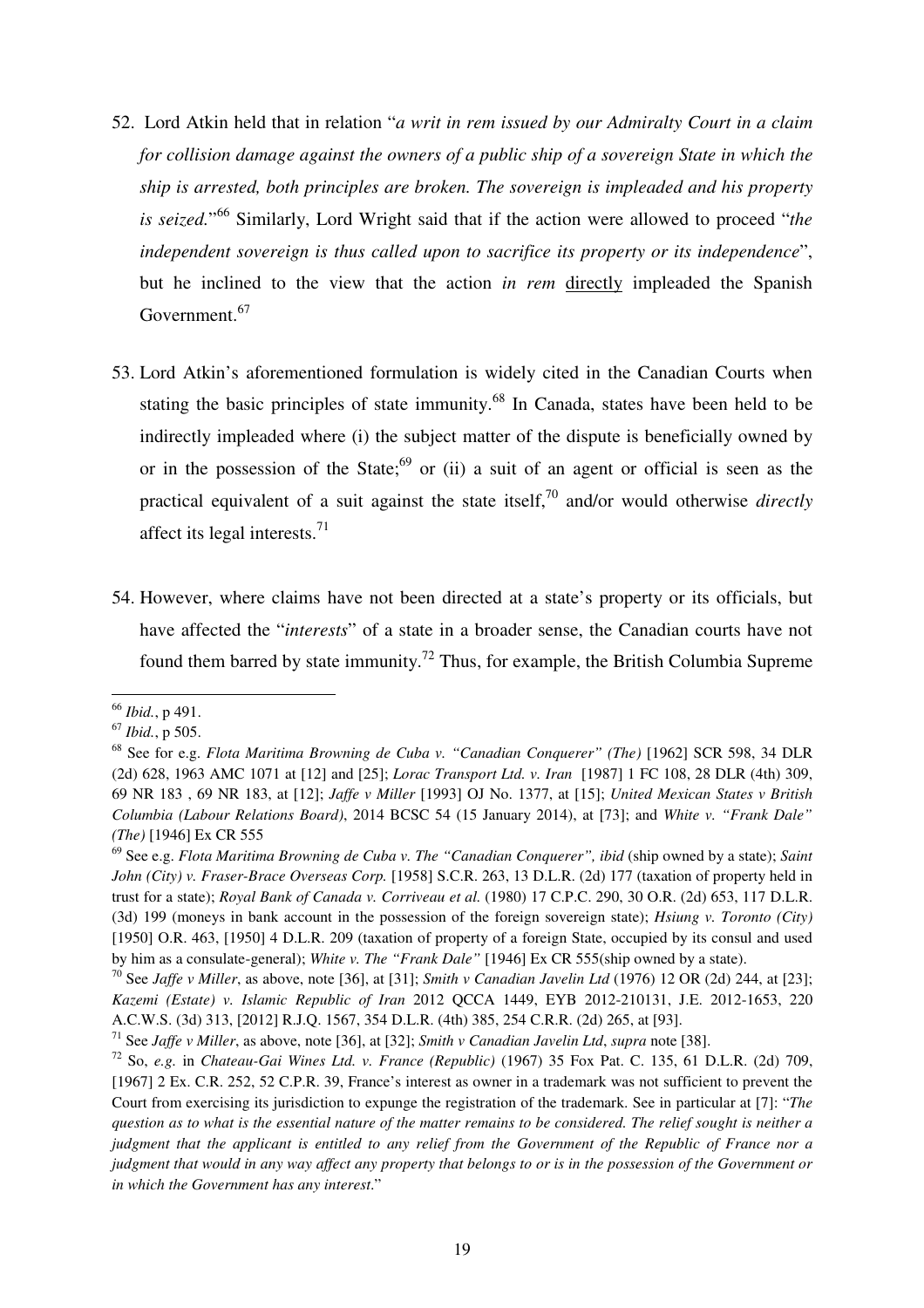Court held in *United Mexican States v British Columbia (Labour Relations Board)*<sup>73</sup> that a case requiring it to make findings as to wrongdoing by a third state was **not** barred by state immunity. After citing Lord Atkin in *The Cristina*, the Court went on to place reliance on Lord Denning's dictum in *Buttes Gas and Oil Co. v Hammer* that the doctrine of sovereign immunity did not apply because no foreign sovereign was impleaded in that case.<sup>74</sup> The Court recalled that:

> "*In his analysis, Lord Denning used an example of a newspaper publishing an article alleging that a foreign state had been bribed by an oil company. He explained that the doctrine would not extend to prevent a defamation suit by the oil company against the newspaper even though the litigation would require the court to inquire into the conduct of the foreign state. Similarly, he explained the doctrine of foreign sovereign immunity would not prevent the defendants from pursuing their conspiracy counterclaim because they were not suing a foreign state but rather claiming damages from a private party for the consequences of the foreign state's conduct*."<sup>75</sup>

55. Although the House of Lords later decided that the claims in *Buttes* were not justiciable, Lord Wilberforce expressly confirmed Lord Denning's conclusion regarding the inapplicability of the doctrine of sovereign immunity. In this regard, he stated:

> "*The doctrine of sovereign immunity does not in my opinion apply since there is no attack, direct or indirect, upon any property of any of the relevant sovereigns, nor are any of them impleaded directly or indirectly.*" *76*

56. The British Columbia Supreme Court concluded that:

"[T]*he objective of the restrictive theory of sovereign immunity …. is not to preserve the dignity of foreign states or prevent their embarrassment in a colloquial sense, but rather to protect foreign states from domestic proceedings that would stand to interfere with their autonomy in performing their sovereign functions.*" *77*

57. In the Court's view, the Canadian courts could therefore not "*embark upon proceedings that could affect a foreign state's legal rights, by impleading the state, directly or* 

<sup>73</sup> 2014 BCSC 54 (15 January 2014)

<sup>74</sup> *Buttes Gas & Oil Co. v Hammer (No. 2)* (1974), [1975] Q.B. 557.

<sup>75</sup> *United Mexican States v British Columbia (Labour Relations Board)*, ibid, at [78].

<sup>76</sup> *Ibid.*, at 926.

 $77$  As above at 73, at [90].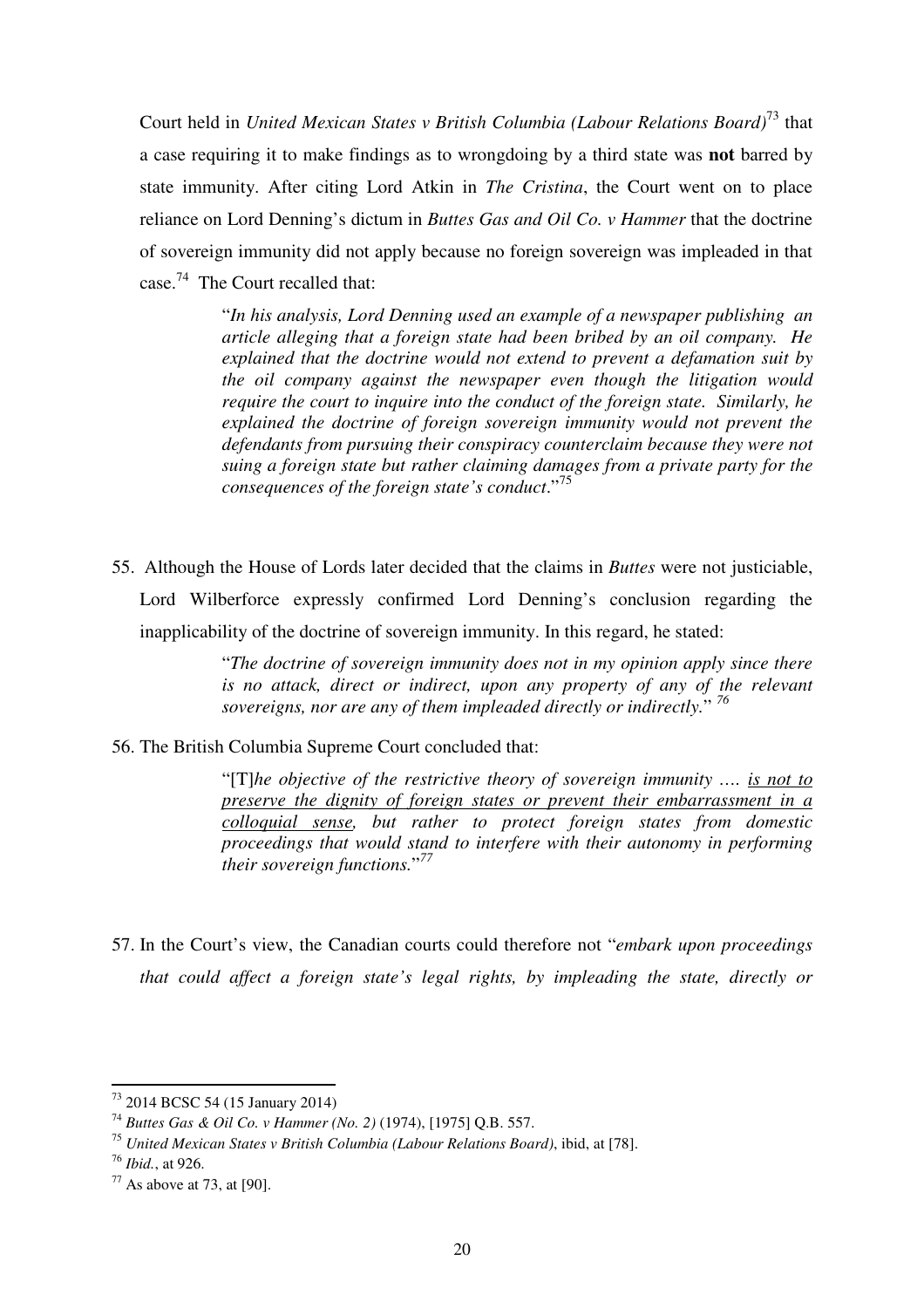*indirectly, or attacking its property*".<sup>78</sup> However, after a review of Canadian, UK and ICJ jurisprudence, the Court concluded that:

> "*it is not the mere review of sovereign conduct by the court that interferes with the foreign state's autonomy. It is the subjection of that conduct to the control of a foreign court that is precluded*."<sup>79</sup>

58. Similarly, Australian courts adopt a narrow approach to impleading. Thus immunity has been found to bar claims when ships or other property of the state are at issue in the proceedings,<sup>80</sup> or a suit against a foreign state's official or agent is considered in effect a suit against that state.<sup>81</sup> A recent statement of the definition of impleading is set out in  $PT$ *Garuda Indonesia Ltd v Australian Competition and Consumer Commission,*<sup>82</sup> in which the High Court of Australia stated that:

> "*The notion expressed by the term "immunity" is that the Australian courts are not to implead the foreign State, that is to say, will not by their process make the foreign State against its will a party to a legal proceeding. Thus, the immunity may be understood as a freedom from liability to the imposition of duties by the process of Australian courts.*" *83*

59. In *Habib v Commonwealth*,  $84$  a case that is factually analogous to the present one, the Commonwealth argued that the operation of the analogous doctrine of sovereign immunity was "*instructive*" but did not seek to argue that the case was itself barred by stated immunity. The Australian Federal Court stated:

> "*The Commonwealth has no claim for sovereign immunity in respect of a claim brought against it in an Australian court. The fact that the foreign officials could claim sovereign immunity if sued in an Australian court, and the Australian officials if sued in a foreign court, may disclose some incoherence in underlying principle. The same situation, however, arose in*

<sup>78</sup> *United Mexican States v British Columbia (Labour Relations Board*), above note [41] at [98].

<sup>79</sup> *Ibid.*, at [121].

<sup>80</sup> See, *e.g.*, *Australian Federation of Islamic Councils Inc v Westpac Banking Corporation* (1988) 17 NSWLR 623.

<sup>81</sup> See for e.g. *Zhang v Zemin & Ors* (2010) 243 FLR 299 (New South Wales Court of Appeal), at [66]-[77], [108]; *Grunfeld v United States* [1968] 3 NSWR 36.

 $82$  [2012] HCA 33 at [17], per French CJ, Gummow, Hayne and Crennan JJ.

<sup>&</sup>lt;sup>83</sup> As above, at [17] (emphasis added).

<sup>&</sup>lt;sup>84</sup> [2010] FCAFC 12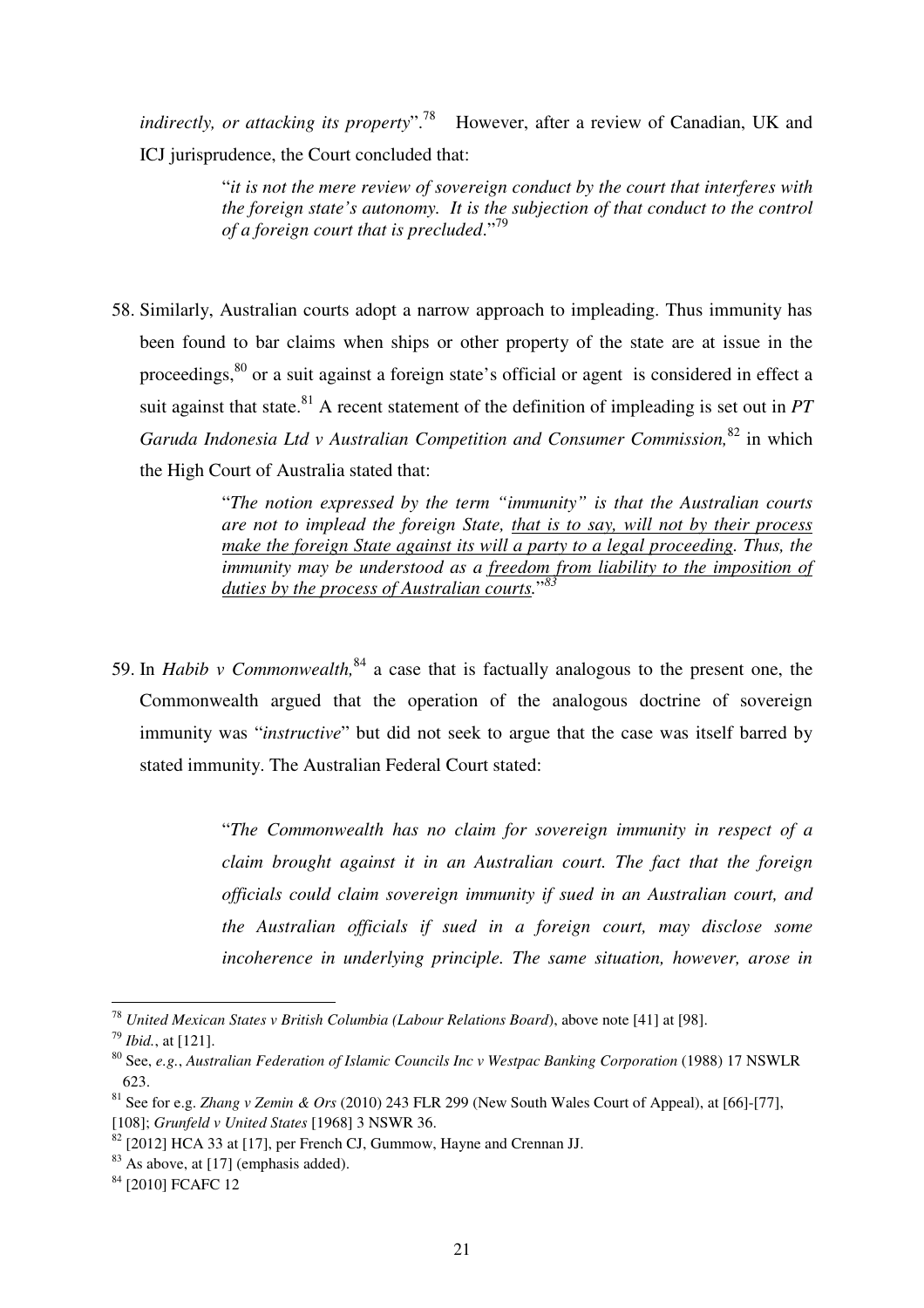*Unocal when the perpetrators were protected by sovereign immunity but the company on whose behalf the violations were said to have been perpetrated was not protected by the act of state doctrine.*" 85

- 60. In *Unocal*, referred to at paragraph 13 above, the Court held that the Myanmar military was immune by reason of sovereign immunity, but that the private Corporation was not. There was no suggestion that Myanmar was indirectly impleaded because, as the Court accepted, the case required the Court to decide whether the Myanmar military had violated international law.
- 61. Likewise, US jurisprudence does not support a wide reading of "*indirect impleading*". Where indirect impleading is held to arise, the cases normally involve the property of the foreign state or has legal effect on it, such as an order for discovery<sup>86</sup>, or a declaration barring it from taking certain action.<sup>87</sup> On the other hand, in *Patrickson v Dole Food Company Inc*<sup>88</sup> the Court held that a claim against a corporation formerly owned by a State would not be barred by FSIA, even though "[b]*y adjudicating that claim, the court may have to pass judgment on the acts or decisions of a foreign sovereign. But the merits of such acts may well be insulated from judicial scrutiny by the act of state doctrine and, in any event, the affront to the foreign sovereign will be remote and indirect if it is not held answerable for the harm it may have caused.*<sup>89</sup> It is notable that the Restatement on Foreign Relations contains no rule to support a wide reading of indirect impleading.

## *(b) Recent developments on state immunity in relation to claims of torture militate against any widening of its application*

62. Recent decisions, including that of the Strasbourg Court in *Jones v United Kingdom*,<sup>90</sup> do not change the analysis above, but rather reinforce the importance of ensuring that the application of state immunity is kept within the limits of international law as  $\overline{a}$ 

<sup>&</sup>lt;sup>85</sup> *Per* Jagot J at [113]. The case referred to is *Doe I v Unocal Corp* 395 F. 3d 932 (9<sup>th</sup> Cir. 2002)..

<sup>86</sup> See for e.g. *Petroleos Mexicanos v Paxson*, 786 S.W.2d 97, 99

<sup>87</sup> *Virtual Countries, Inc v Republic of South Africa*, 148 F.Supp.2d 256, 264, judgment affirmed 300 F.3d 30 (2d Cir.2002).

<sup>88</sup> 251 F.3d 795

<sup>&</sup>lt;sup>89</sup> As above.

 $90$  Supra at [26]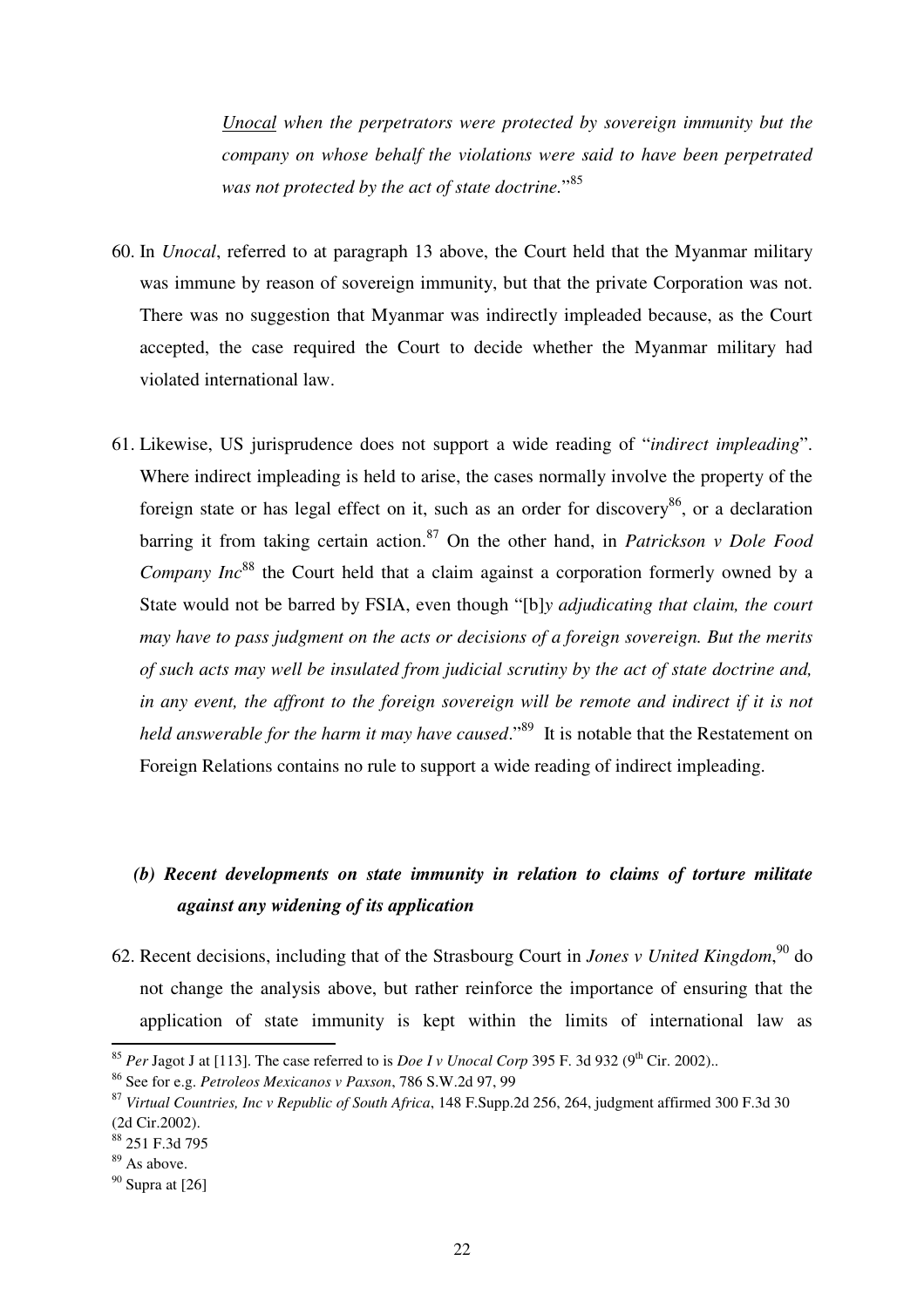demonstrated by state practice, taking into account evolving standards towards greater protection of human rights. In *Jones* the court considered *direct* impleading of foreign officials, and recognised that even in such cases "*State practice on the question is in a state of flux, with evidence of both the grant and the refusal of immunity ratione materiae*   $\cdots$  91

63. It found that the approach taken by the House of Lords, based on an analysis of extensive international materials, "*was neither manifestly erroneous nor arbitrary*".<sup>92</sup> However, it stressed that "*in light of the developments currently underway in this area of public international law, this is a matter which needs to be kept under review by Contracting States*".<sup>93</sup>

## **E. CONCLUSION**

- 64. The outcome of this appeal has significant potential to determine the availability of an effective remedy to victims of gross violations of human rights both in the United Kingdom and other common law jurisdictions in circumstances where officials act in concert with officials from other states.
- 65. . The Strasbourg jurisprudence makes clear that limiting access to a court amounts to an interference under Article 6(1), which must be proportionate. The denial of access to a court for victims of torture has only been upheld by the Strasbourg court where it is clearly mandated by international law, a justification that is unavailable in relation to the foreign act of state, which has no basis in international law.

<sup>&</sup>lt;sup>91</sup> *Ibid.*, at [213] (emphasis added).

<sup>92</sup> *Ibid.*, at [214].

<sup>&</sup>lt;sup>93</sup> *Ibid.*, at [215]. In the United States, immunity was not applied in a case brought against a former official: *Samantar v Yousuf,* 699 F. 3d 763 (Fourth Circuit), referred to in the European Court's judgment in *Jones*. In that case the Court held that "*Under international and domestic law, officials from other countries are not entitled to foreign official immunity for* jus cogens *violations, even if the acts were performed in the defendant's official capacity"*. Certiorari on the interlocutory decision before the Supreme Court was denied on 13 January 2014. See paragraphs 112-154 for a survey of other recent developments in domestic jurisprudence, and note the UN CAT General Comment No. 3, see above, at [22] and [45].